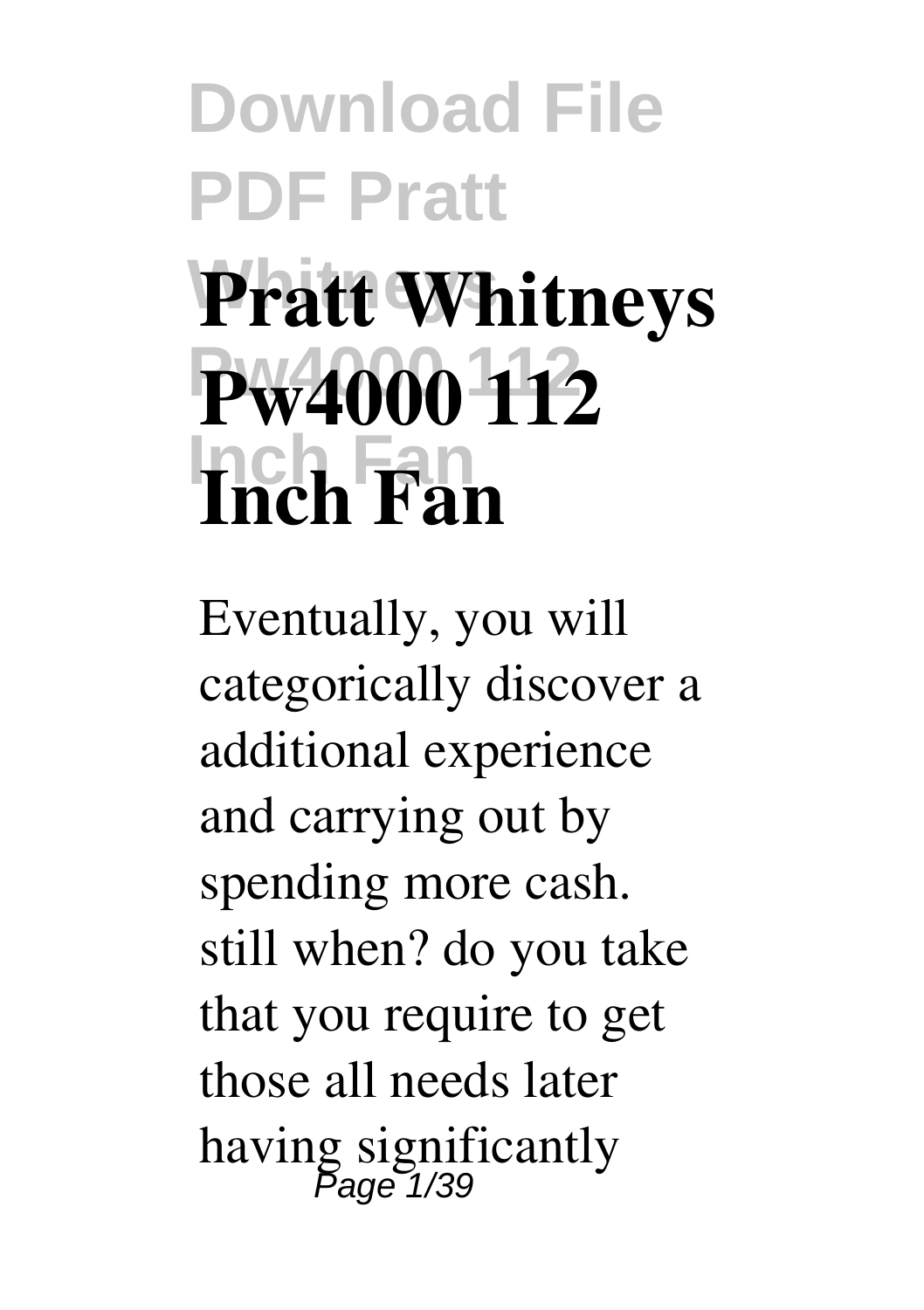cash? Why don't you attempt to acquire **Inch Fancy** Summer Sensors is something basic in the something that will guide you to understand even more approximately the globe, experience, some places, considering history, amusement, and a lot more?

It is your very own Page 2/39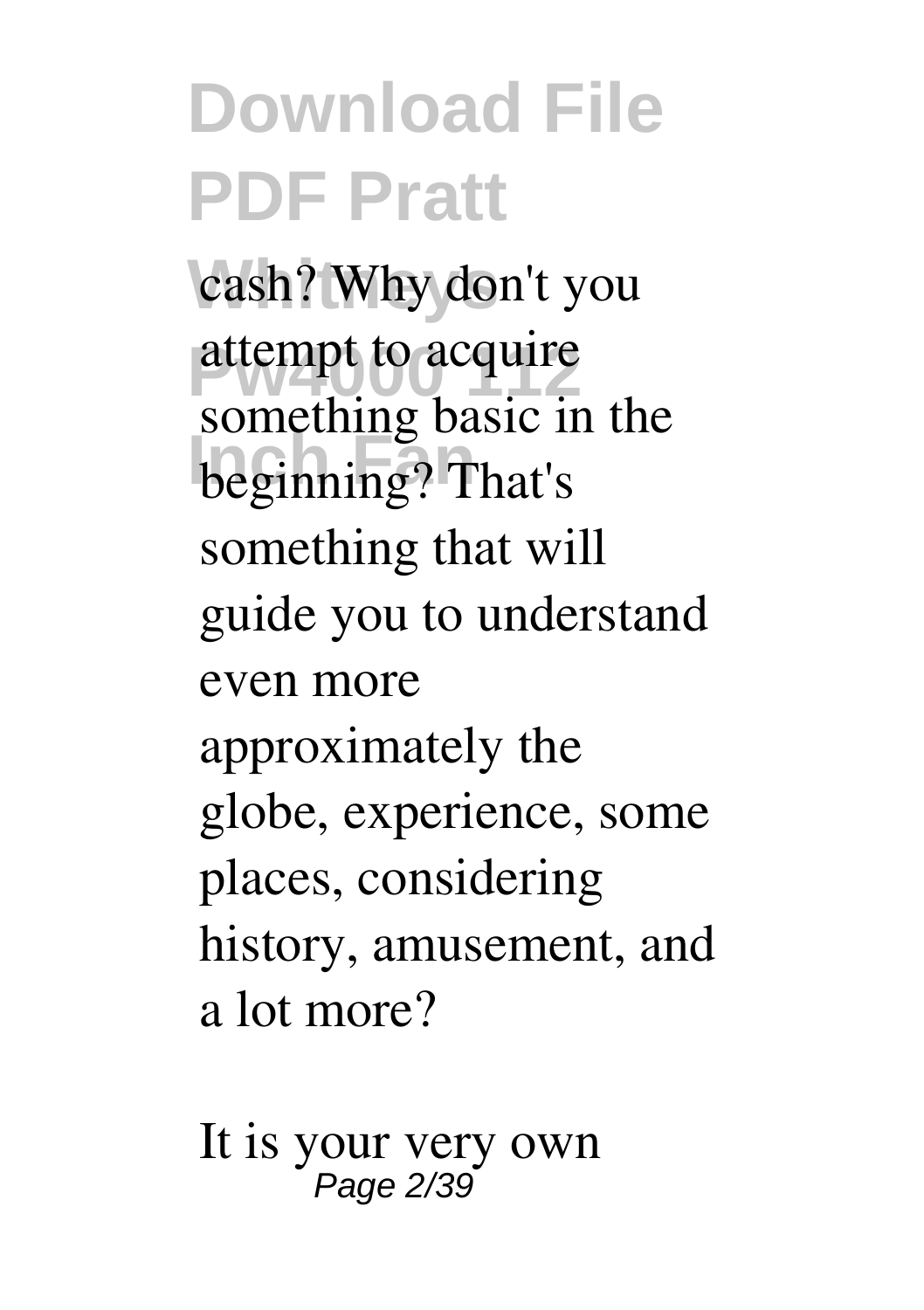become old to measure reviewing habit. in the **Inch Fance** Fance S course of guides you **pratt whitneys pw4000 112 inch fan** below.

*Out of Sight But Not Out of Mind: PW4000-112" Legacy Lives On Pratt \u0026 Whitney PW4000 series* **Pratt \u0026 Whitney PW4062 Pratt \u0026** Page 3/39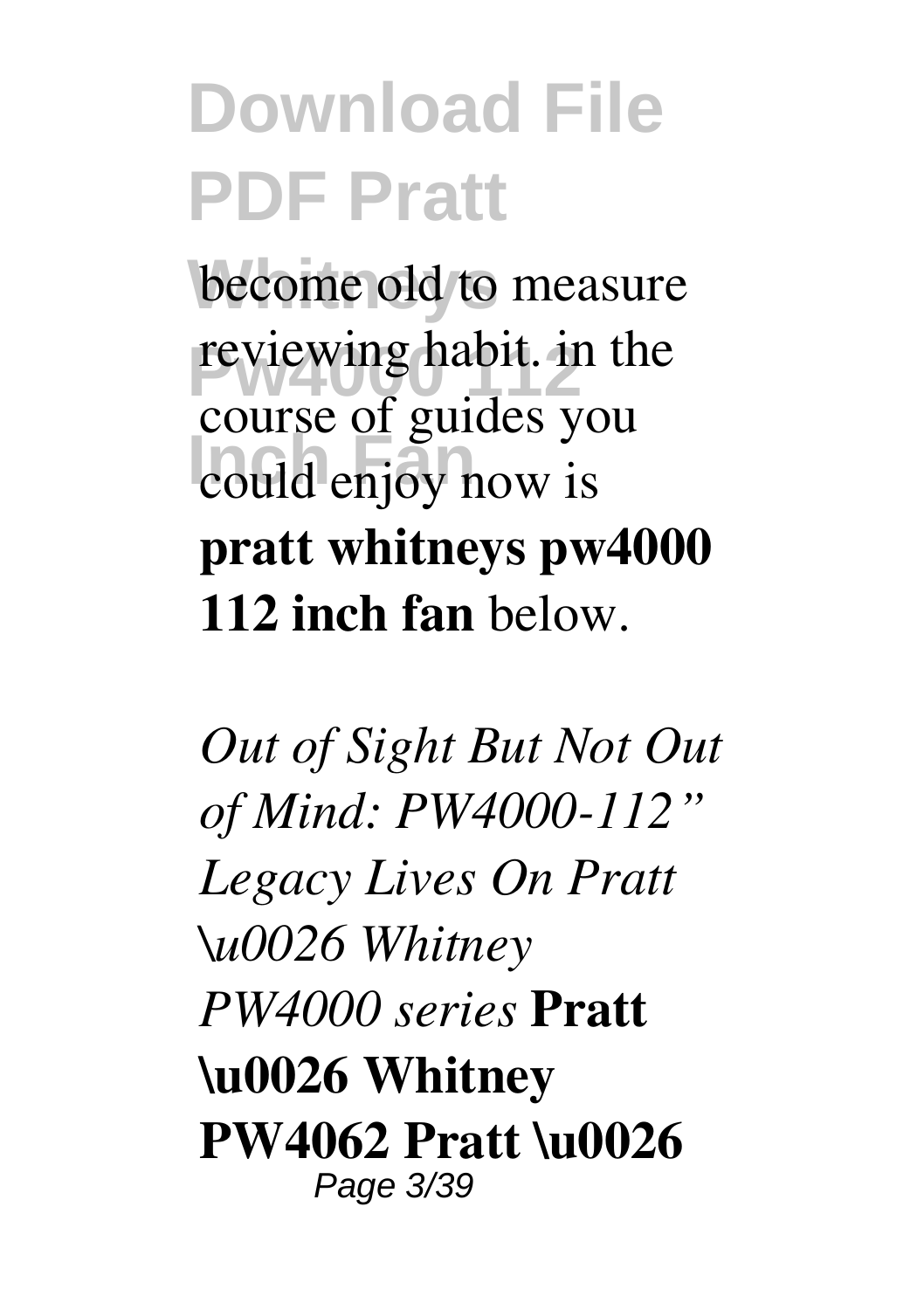**Whitney PW4000 (MD-11) PW4462 Inch Fan** *30 Years Later, The* **series Idle Hum Loop** *PW4000-94 Engine Program Continues to Go Beyond Send-off of the Last U.S Passenger Airline to Fly 747 PW4000 Growl: United 777-200 Takeoff from San Francisco* PW Power Systems-PW4000 to Page 4/39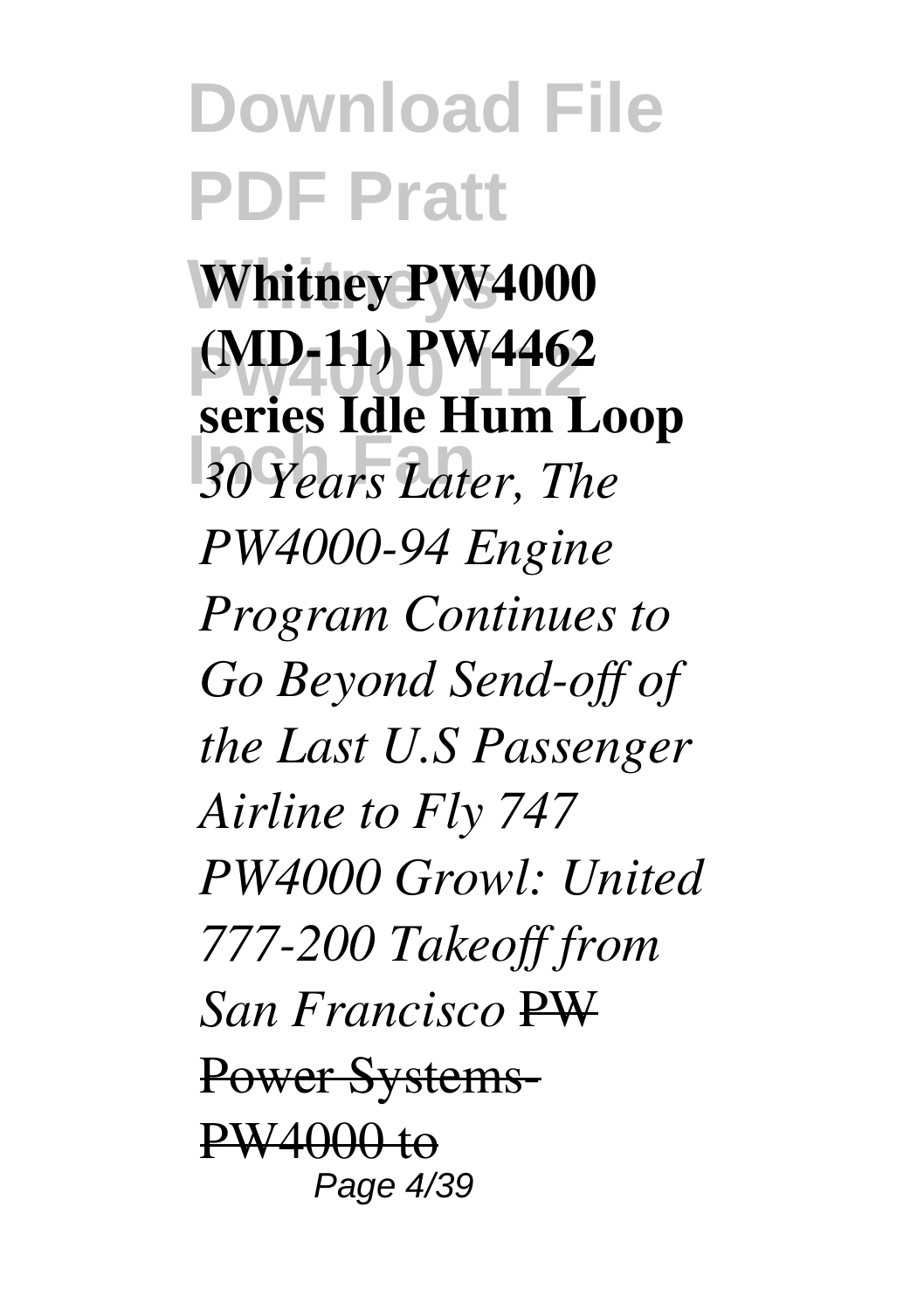FT4000-What is an **Aero derivative Engine PW Power Systems -**And How Does it Work PW4000 to FT4000 Pratt \u0026 Whitney -Thunder in the Sun 1958-1998 MASSIVE Pratt \u0026 Whitney ROAR!! Corsair BOEING 747 Take Off from Paris Orly! Spotlight on Pratt \u0026 Whitney's Page 5/39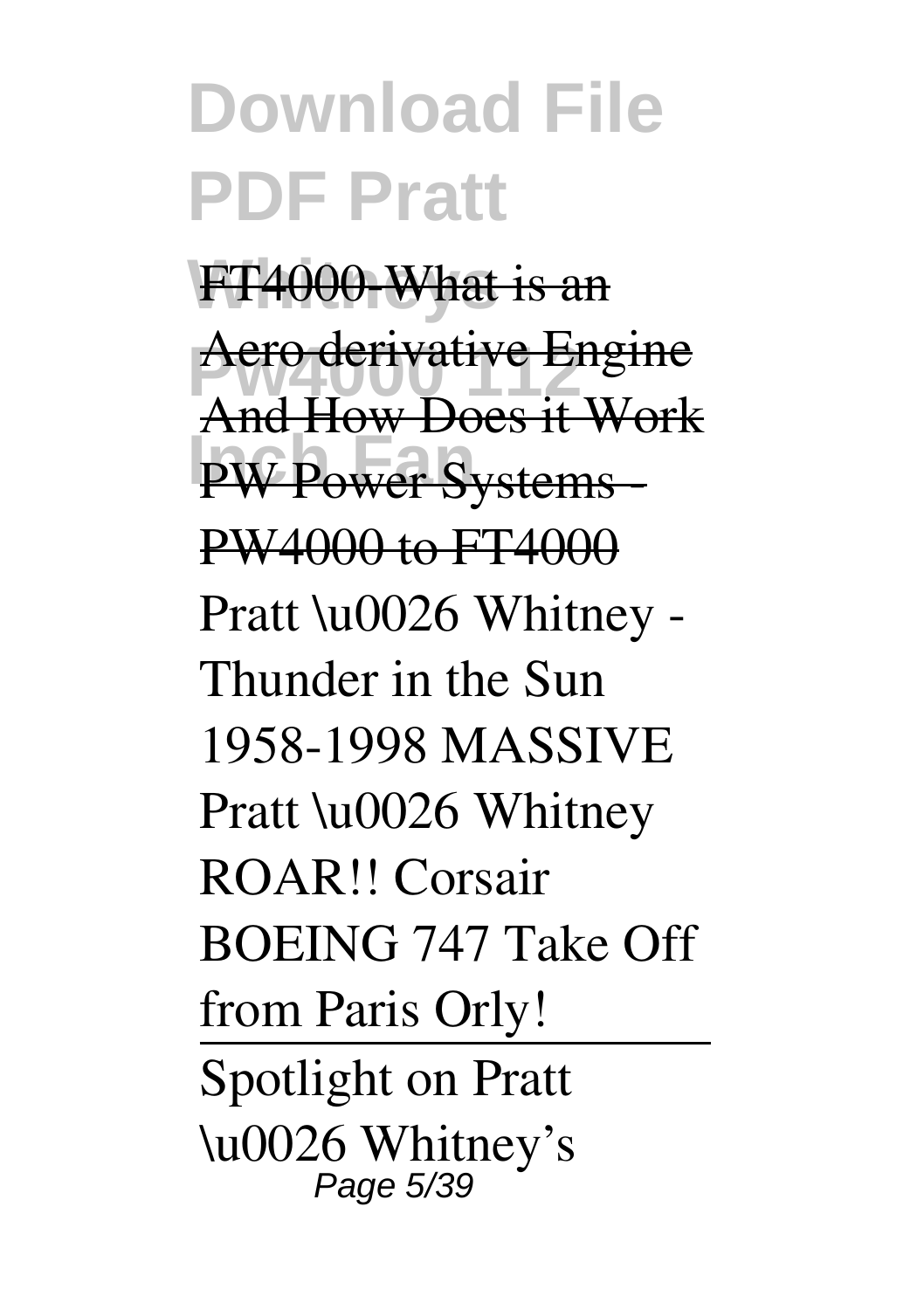**Manufacturing Technology and INCHEAR!!! Boeing 707** Innovations**MUST Takeoff: Four JT3D turbofan engines giving their best \u0026 loudest! [AirClips] PURE B777 Engine POWER! Listen To That Beautiful GE-90 Sound!** *Boeing 767 Hot Start, Pratt JT9, Fire* Page 6/39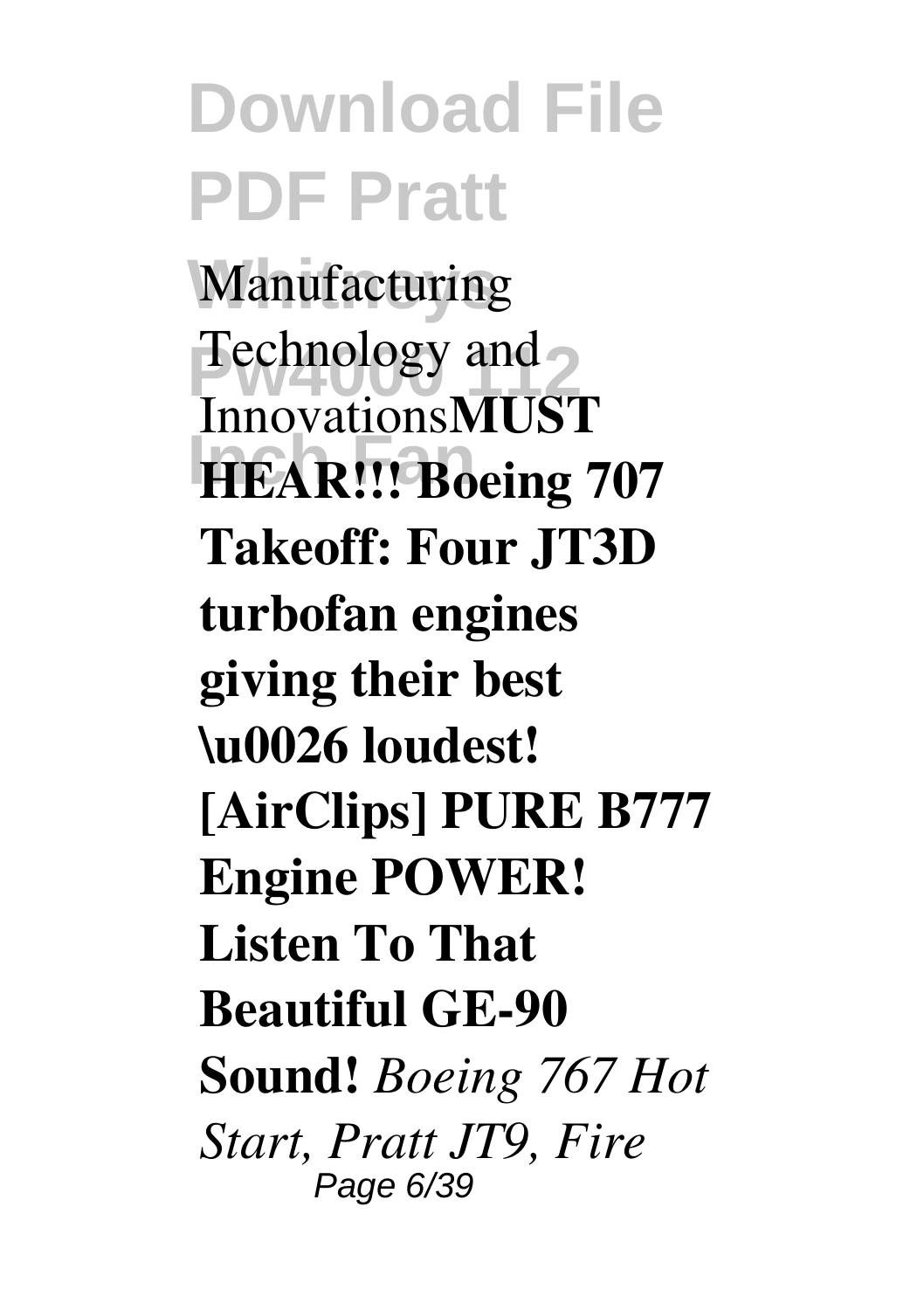*Ball* How Jet Engines **<u>Work000 112</u> Pratt \u0026 Whitney** Work Radial Engine Startup R985 (Wasp Junior) *Pratt \u0026 Whitney R4360 from the 2010 Power-UP at the Penngrove Power \u0026 Implement Museum* **Pratt \u0026 Whitney R-4360 Wasp Major and Continental R- 975 restoration** Page 7/39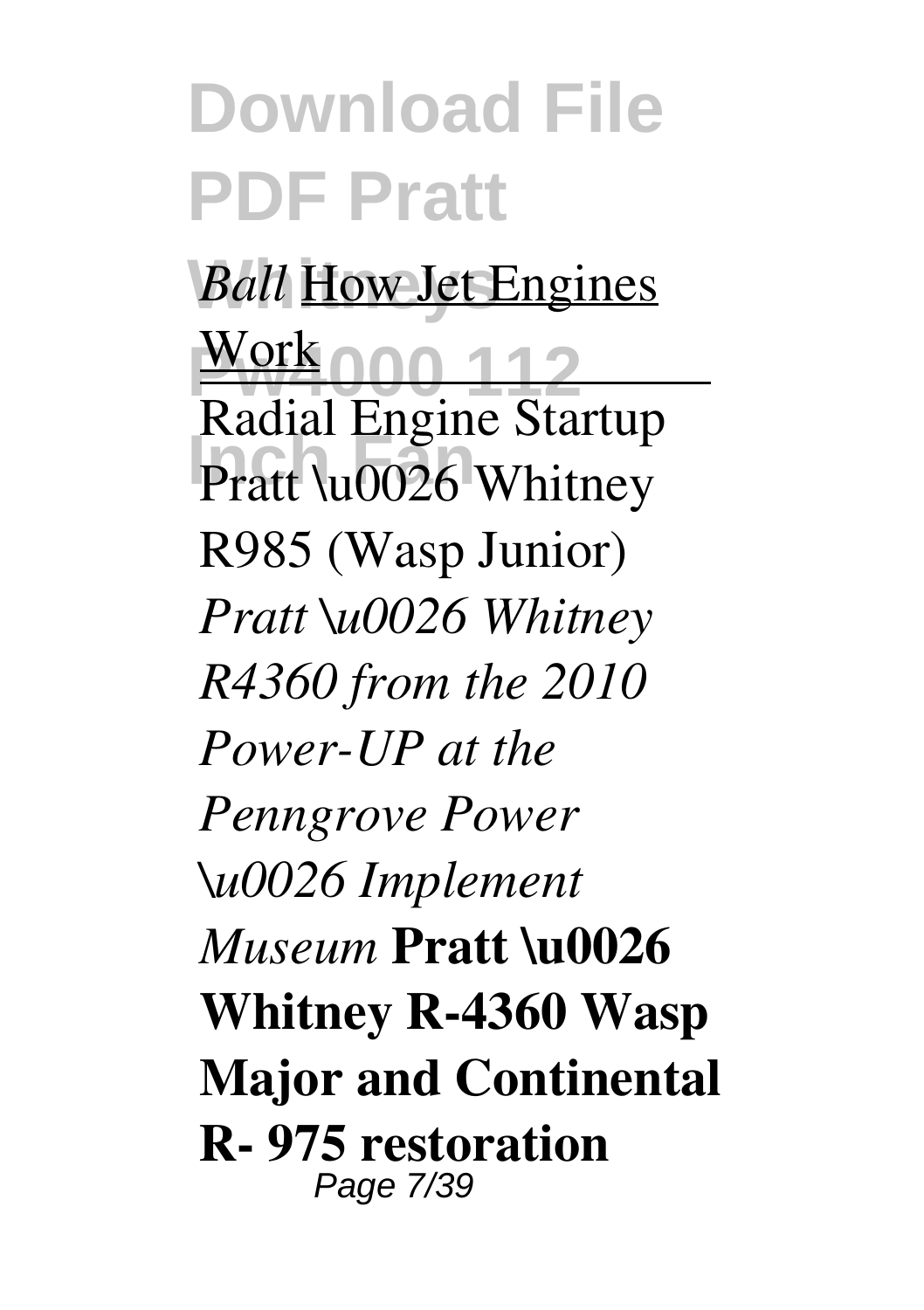**Whitney Houston -***Million Dollar Bill*<br>*Alettinskem* 2010 **EPIC Pratt \u0026** *(Nottingham 2010)* **Whitney ROAR!! Boeing 747 TAKE OFF from Paris** *UNBELIEVEABLE silence! HUGE A320neo P\u0026W engine POWERFUL takeoff! [AirClips] The 112 Ton Odyssey: Linear Friction Weld* Page 8/39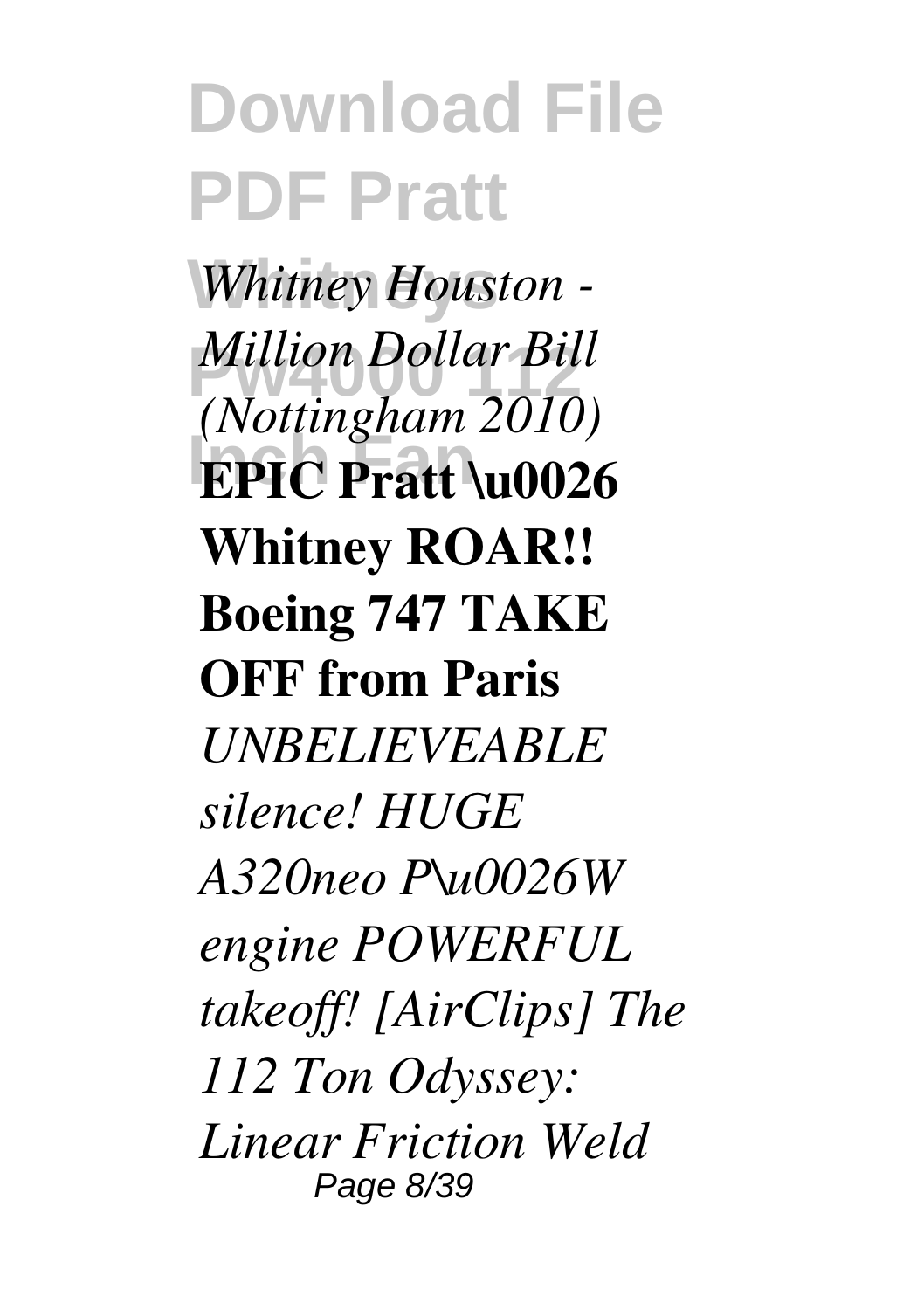**Whitneys** *Machine Arrives at* **Pratt \u0026 Whitney**<br>**Pustt \v0026 Whitney Inch Roofs** Himmer Pratt \u0026 Whitney How an aircraft engine starts (pratt and whitney PW-4000) Engine manual start PW4062 Turbofan Engine Takeoff Roar Pratt \u0026 Whitney PW4000-112s : PW4077, PW4074D, PW4090 Pratt \u0026 Page 9/39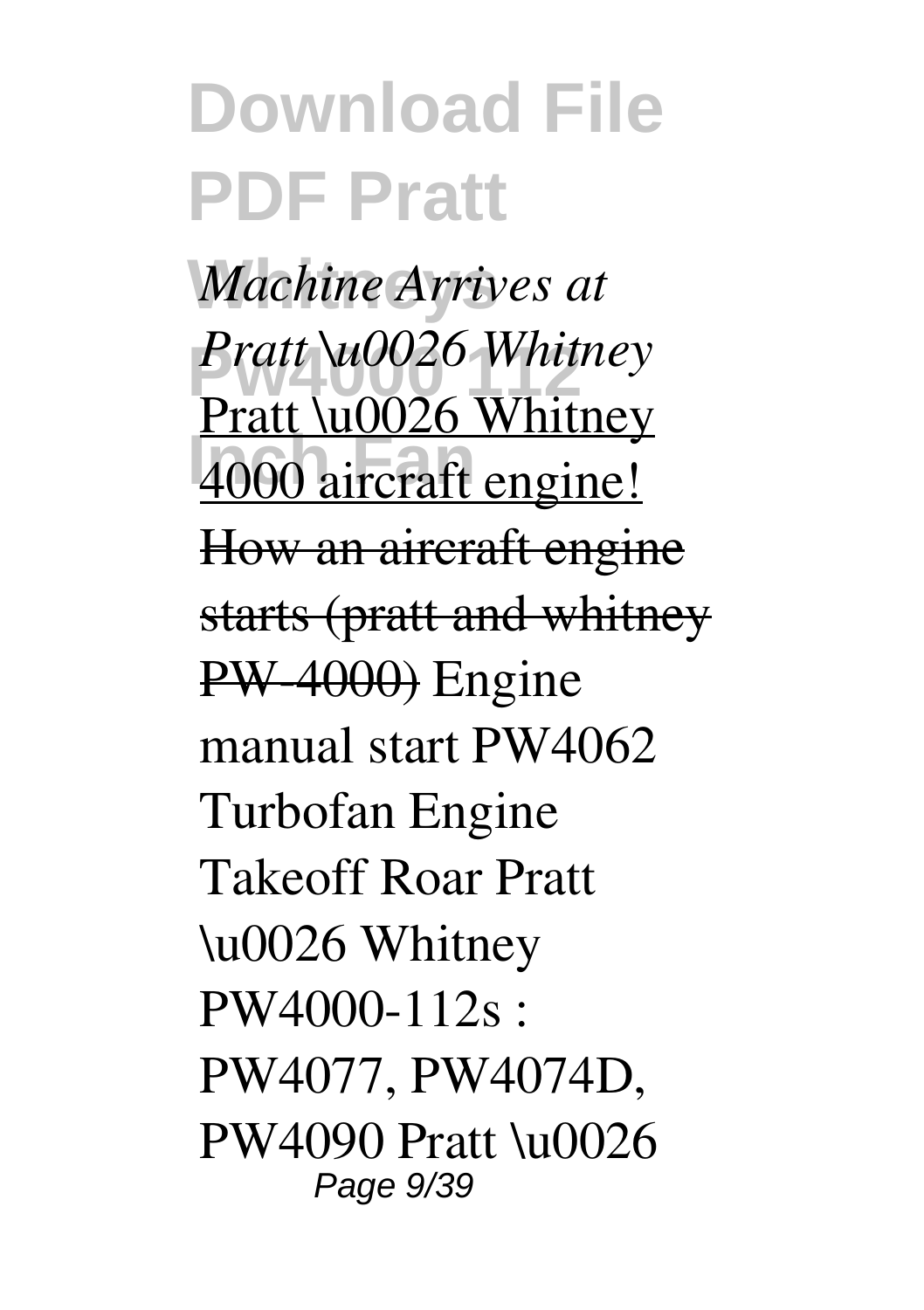Whitney's PW800 Engine – How it Works **PW4000 SPOOL\*** ? \*INCREDIBLE United Boeing 777 N769UA Take Off From Dublin International Airport #39 Unbelievable!! I found a dinosaur! (NIFC) - 50p coin hunt - [Book 1] Pratt Whitneys Pw4000 112 Inch Page 10/39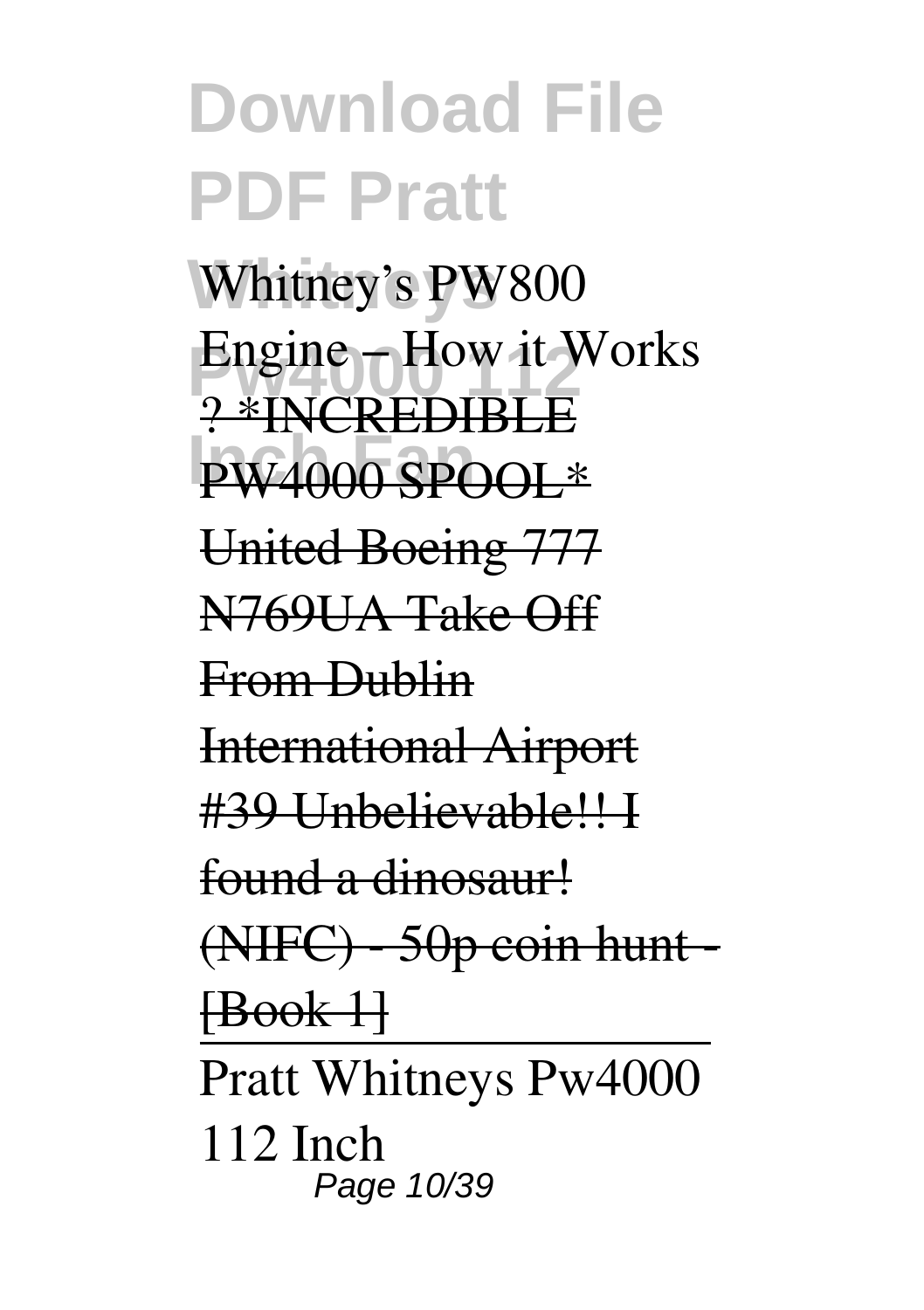The PW4000 112-inch engine, an ultra-highthe 74,000 to 90,000 thrust model covering pound-thrust class, is the reliability, experience and Extended-range Twinengine Operations (ETOPS) leader for the 777 aircraft, providing the best customer value.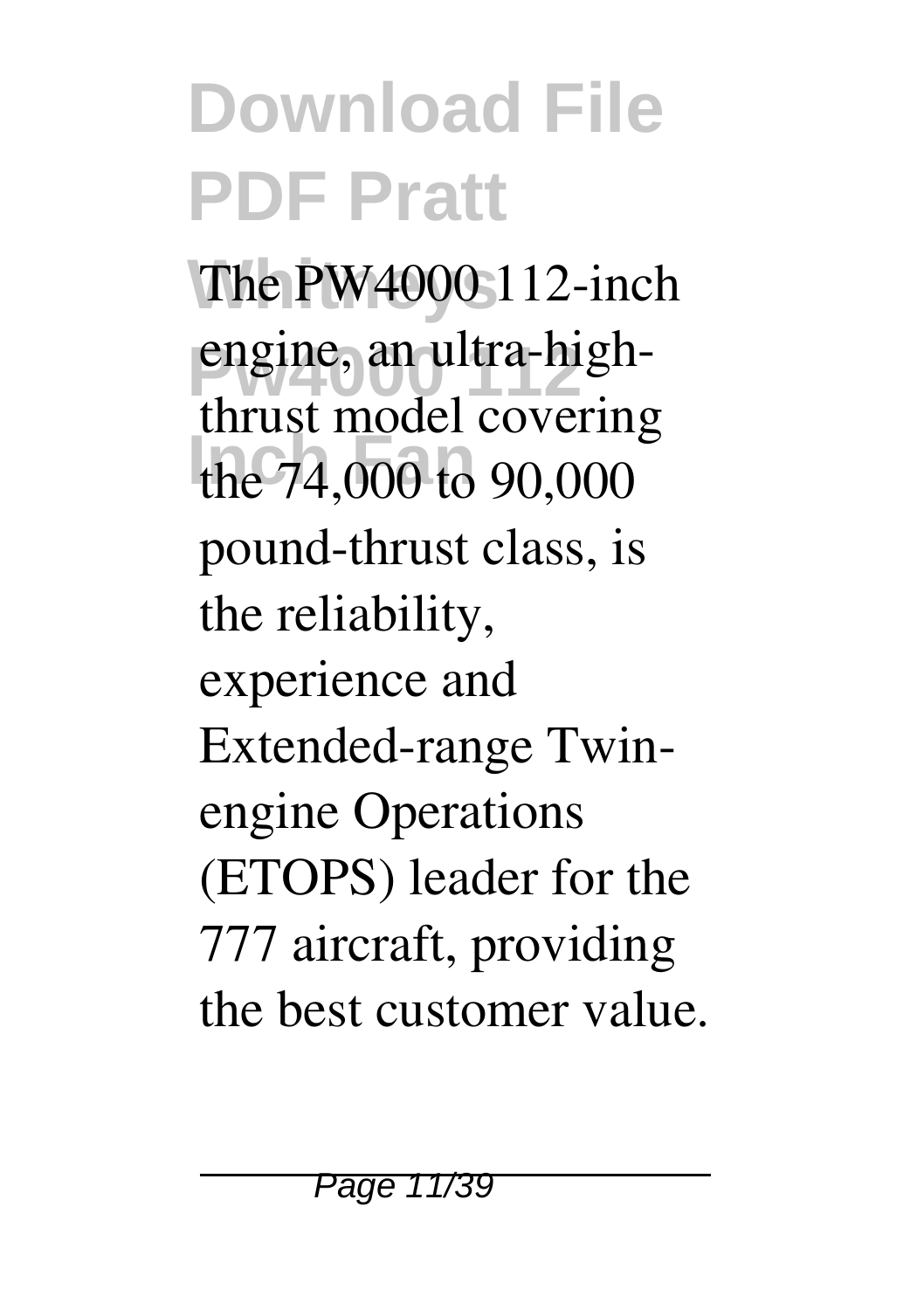**Whitneys** PW4000-112 - Pratt & Whitney 0 112 **PW4000** is a family of The Pratt & Whitney high-bypass turbofan aircraft engines produced by Pratt & Whitney as the successor to the JT9D. It was first run in April 1984, was FAA certified in July 1986, and was introduced in June 1987. With thrust ranging Page 12/39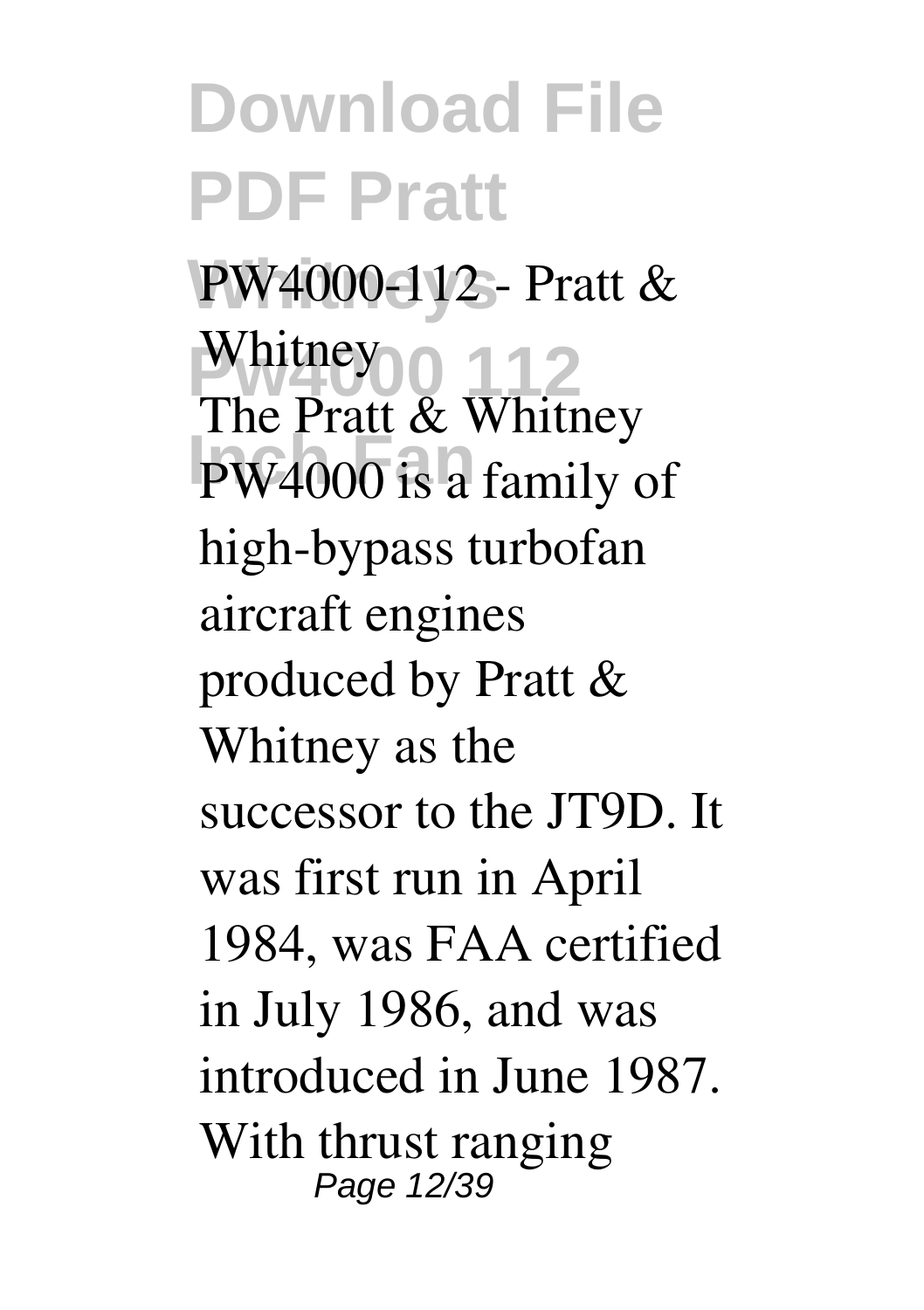from 50,000 to 99,040  $\frac{1}{2}$  (222 to 441 kN), it is **body** airliners. used on many wide-

Pratt & Whitney PW4000 - Wikipedia Pratt & Whitney's PW4000 112-inch-fan The 112-inch-fan PW4000 is an ultra-highthrust model covering the 74,000 to Page 13/39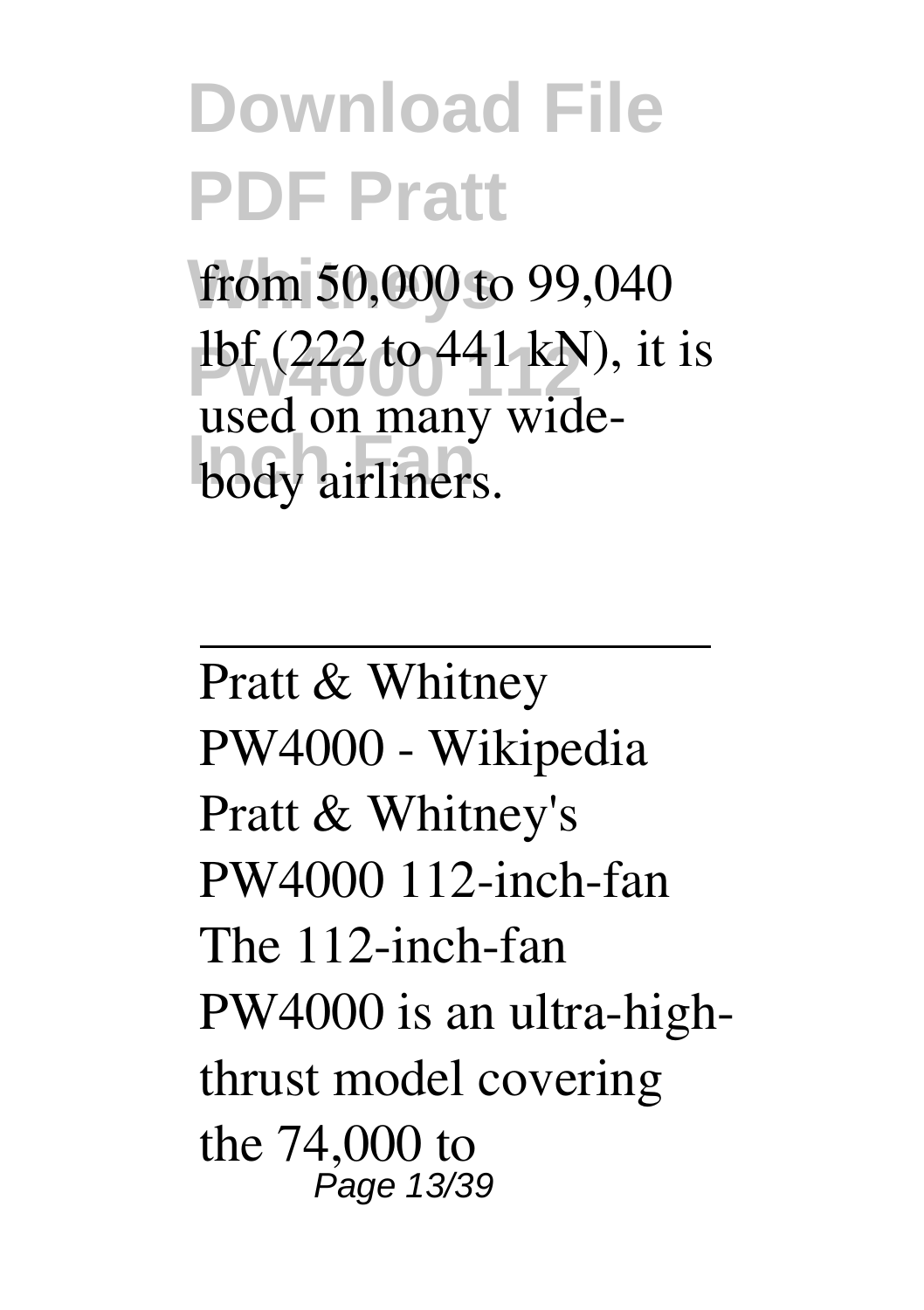98,000-pound-thrust class to meet the Boeing 777 requirements for the –200/-200ER/-300 twinjets. It was the launch engine for the 777, entering service in 1995. The PW4084, with 84,000 pounds of thrust, was the first engine to enter service already approved for 180-minute ETOPS ... Page 14/39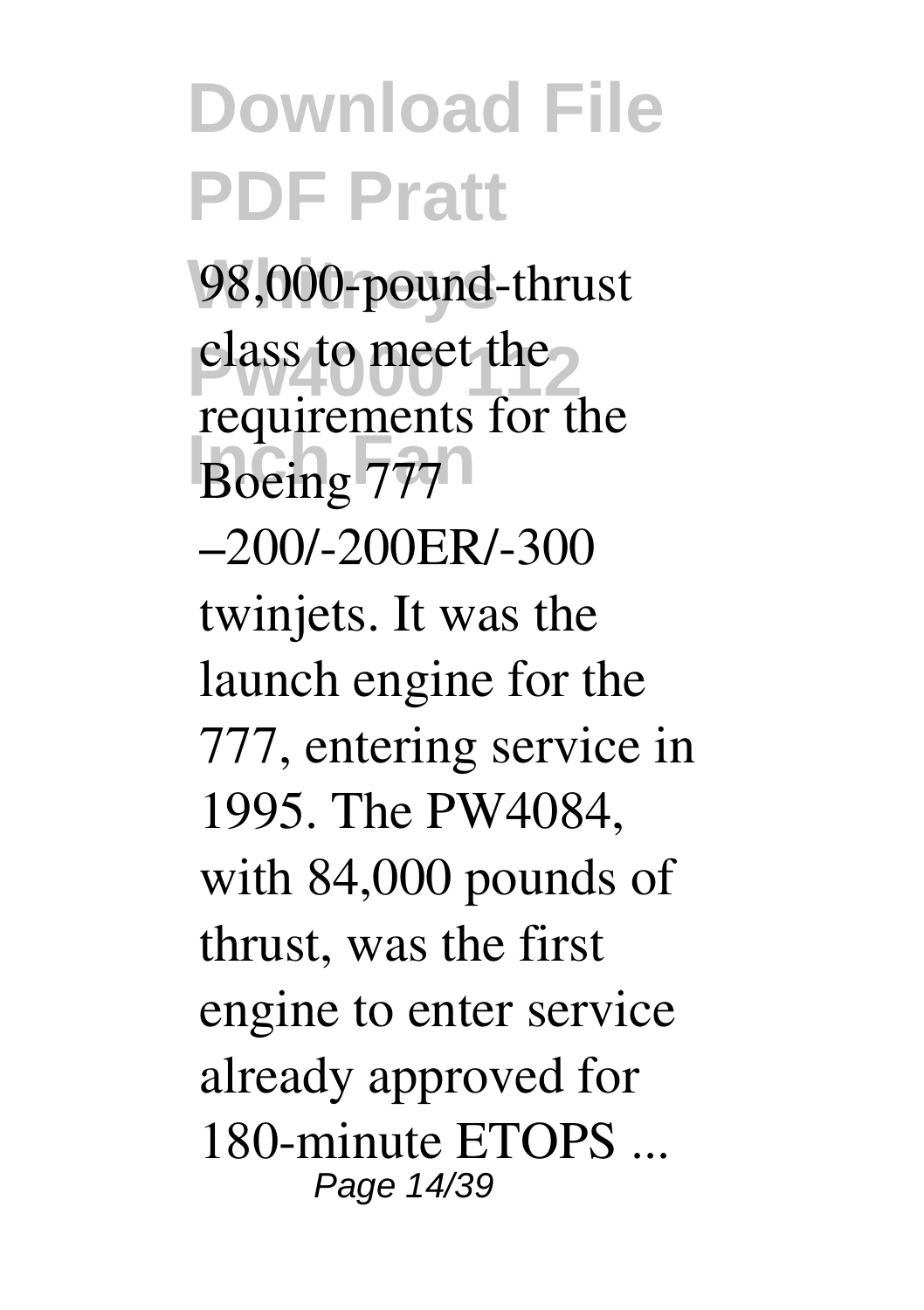**Download File PDF Pratt Whitneys W4000 112 Pratt & Whitney's** PW4000 112-inch-fan The PW4000 112-inch engine, an ultra-highthrust model covering the 74,000 to 90,000 pound-thrust class, is the reliability, experience and Extended-range Twinengine Operations (ETOPS) leader for the Page 15/39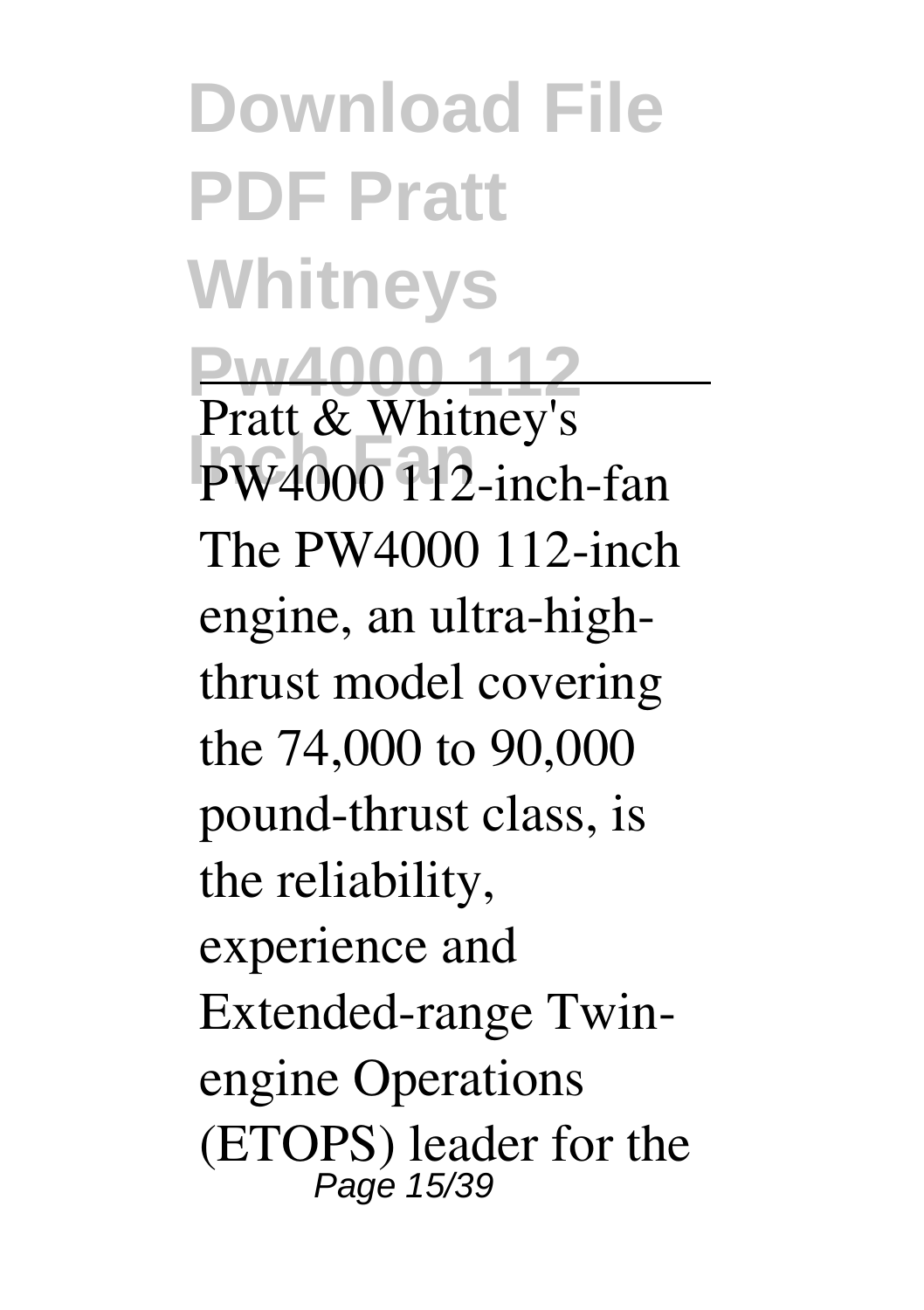777 aircraft, providing the best customer value.

#### **Inch Fan**

300 - 400kN turbofan - PW4000-112 series - PRATT & WHITNEY

...

For a further reduction in emissions, Pratt & Whitney's TALON (Technology for Advanced Low NOx) combustor technology is Page 16/39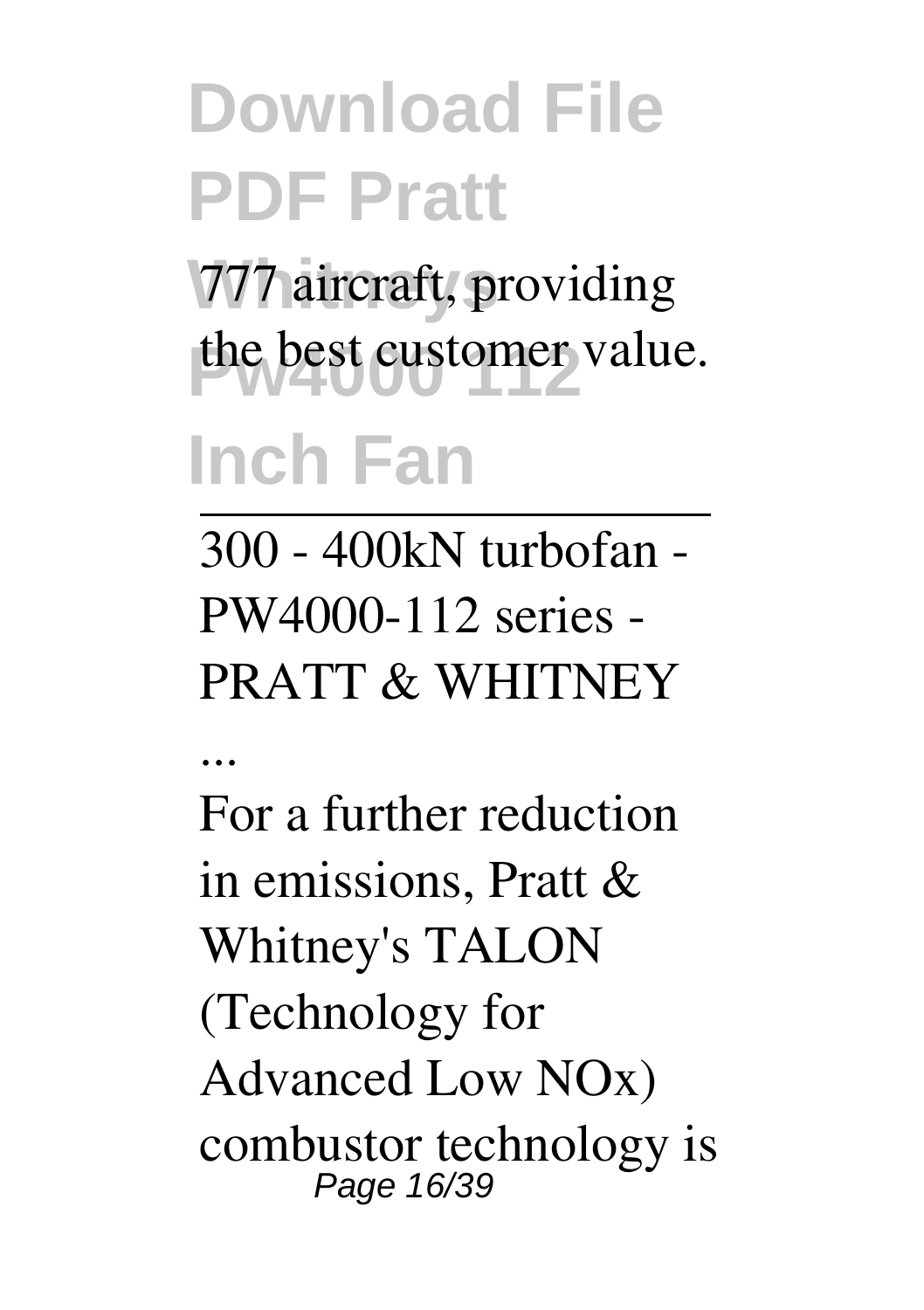now available for the PW4000. Derived from **Inch Fan** TALON has segmented, the 112-inch fan model, replaceable liner panels for easy maintainability and air blast fuel nozzles for excellent fuel atomization and mixing resulting in clearer burning and low emissions. Since entering ...

Page 17/39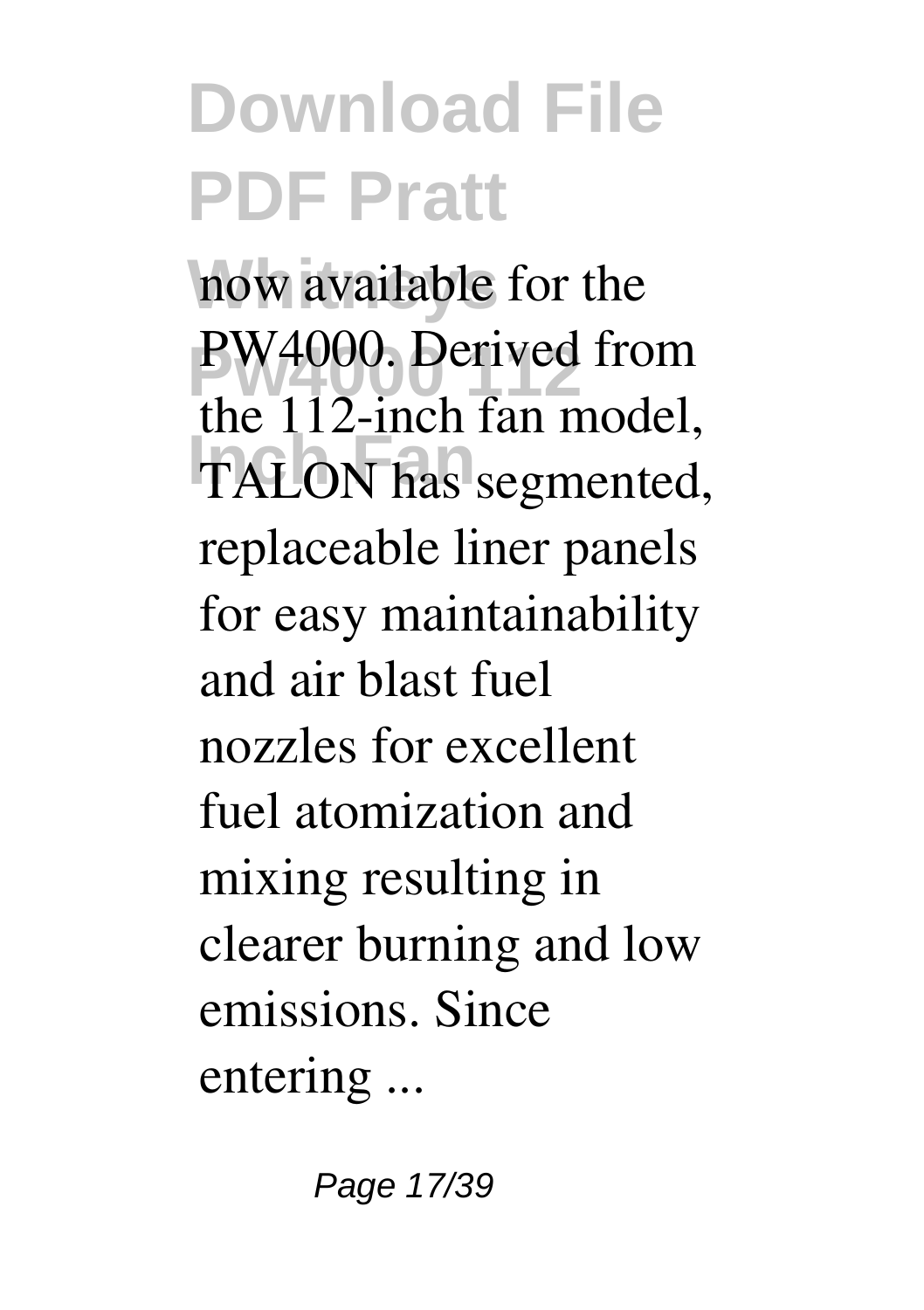**Download File PDF Pratt Whitneys Pw4000 112** PW4000-94 - Pratt & **Pratt & Whitney's** Whitney PW4000 112-inch-fan The 112-inch-fan PW4000 is an ultra-highthrust model covering the 74,000 to 98,000-pound-thrust class to meet the requirements for the Boeing 777 –200/-200ER/-300 Page 18/39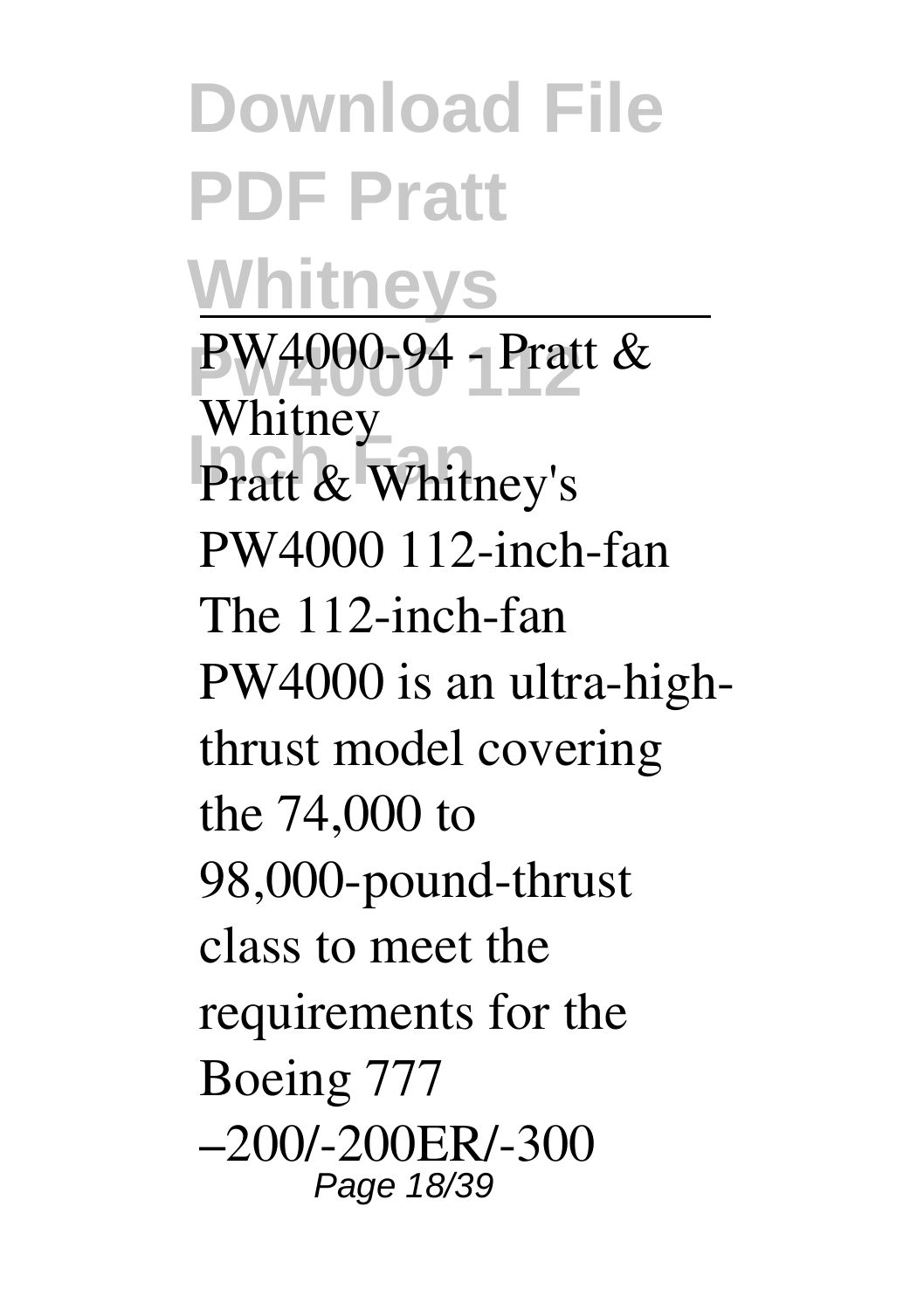twinjets. It was the launch engine for the 1995. Pratt & Whitney -777, entering service in Wikipedia

Pratt Whitneys Pw4000 112 Inch Fan - Aurora Winter Festival Pratt & Whitney has taken its successful PW4000 100-inch engine for the Airbus Page 19/39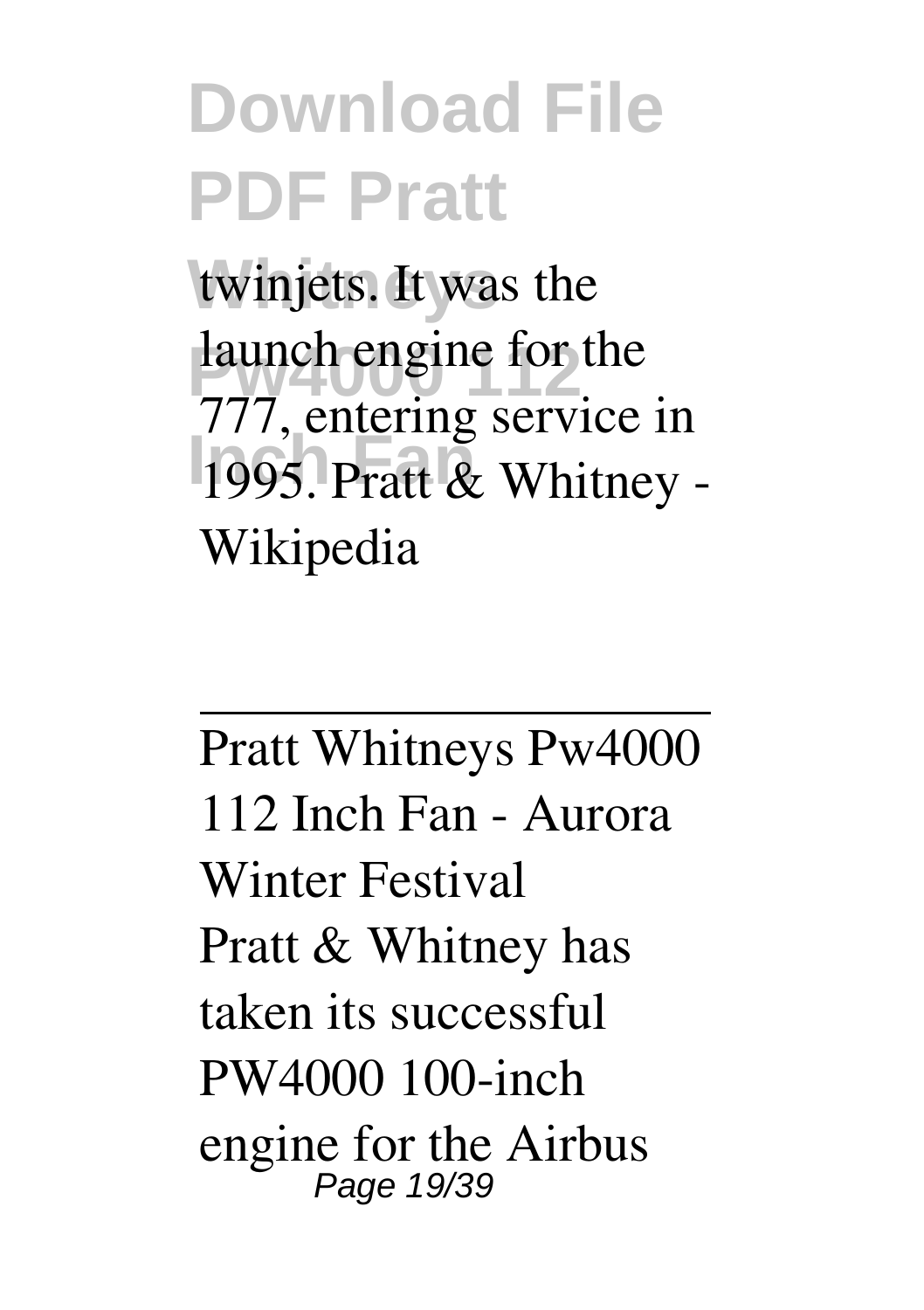A330 to new heights with the introduction of **Inch Fan** Advantage70™ program. the PW4170 Discover PW4000-100 PW4000-112

Commercial Engines - Pratt & Whitney Pratt & Whitney reached a major milestone for the PW4000 engine Page 20/39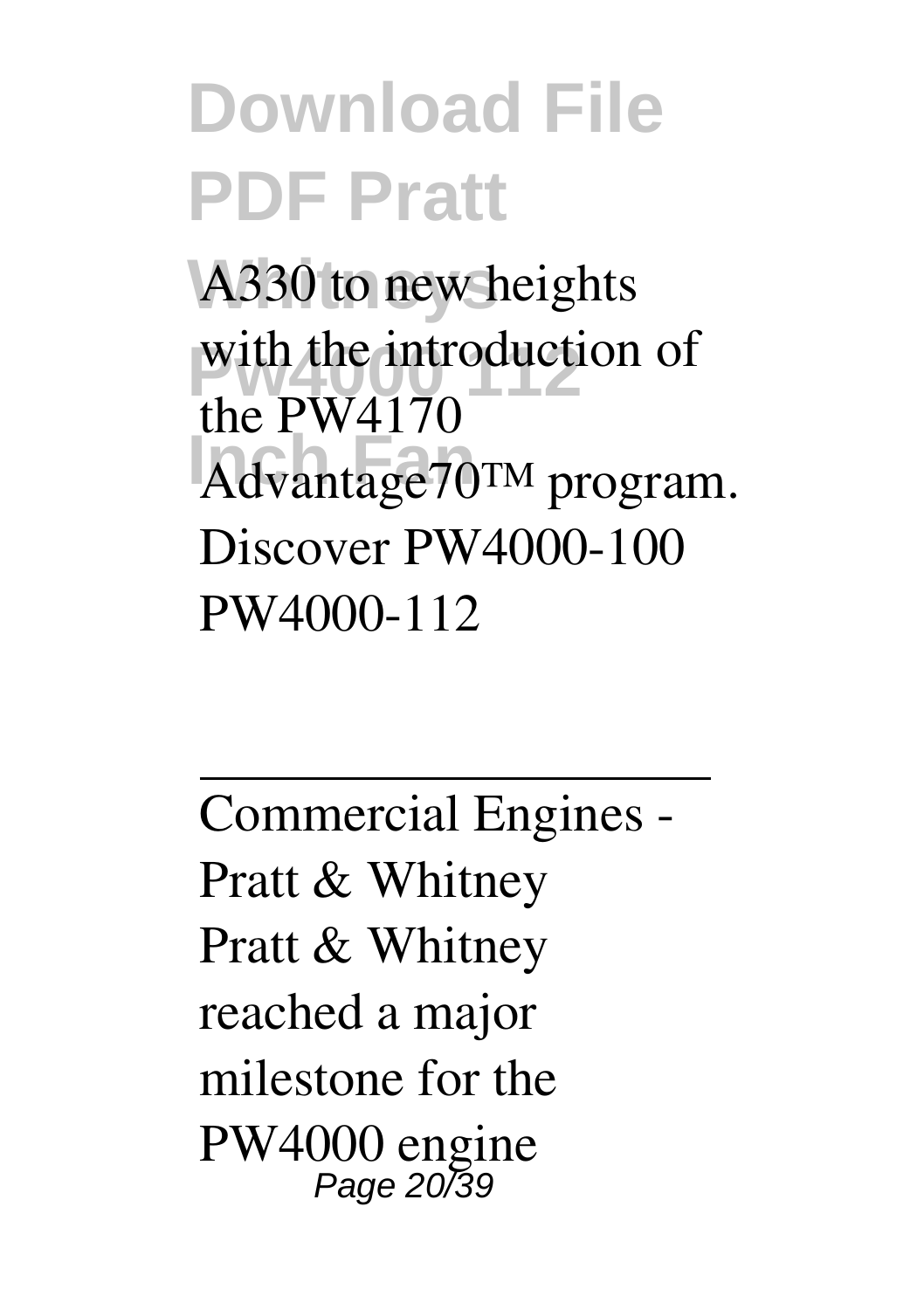program in November 2002 when the U.S. **Administration certified** Federal Aviation a new high compressor case design for the 94-inch fan PW4000 engine. The design is based on the PW4000-112 and has begun production incorporation and is now also available to airlines for Page 21/39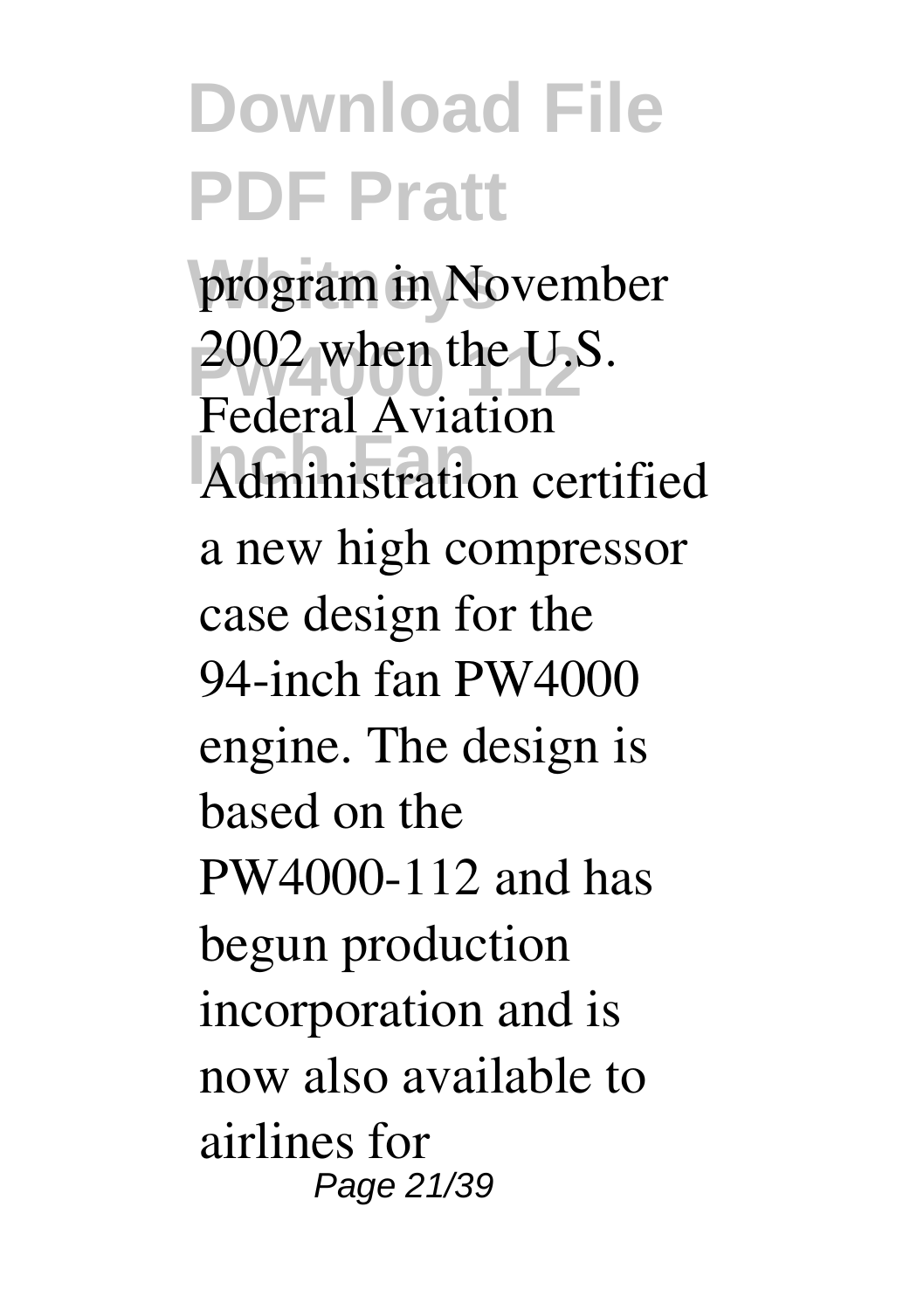incorporation at **pwdecimal.** The new **Inch Fan** design improves blade

Pratt & Whitney's PW4000 94-inch-fan Pratt & Whitney has taken its successful PW4000 100-inch engine for the Airbus A330 to new heights with the introduction of Page 22/39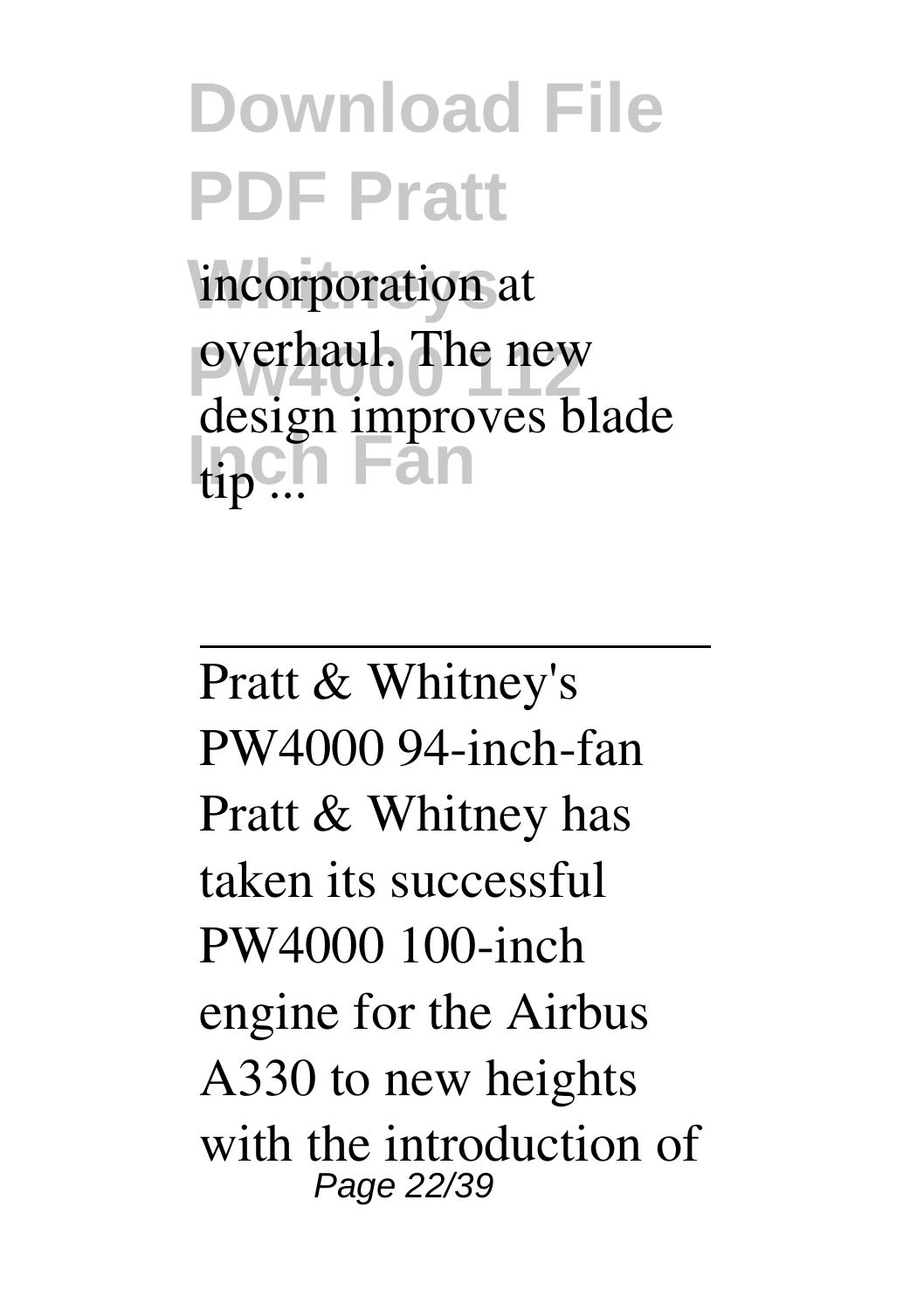the PW4170<sub>S</sub> Advantage70<sup>TM</sup> program. **Inch Fana**,  $\frac{1}{2}$  offered as a new engine The Advantage70 is and as an upgrade kit for existing engines. Advantage70 technology delivers superior engine performance, including a 2 percent thrust increase, more than 1 percent reduction in fuel consumption ... Page 23/39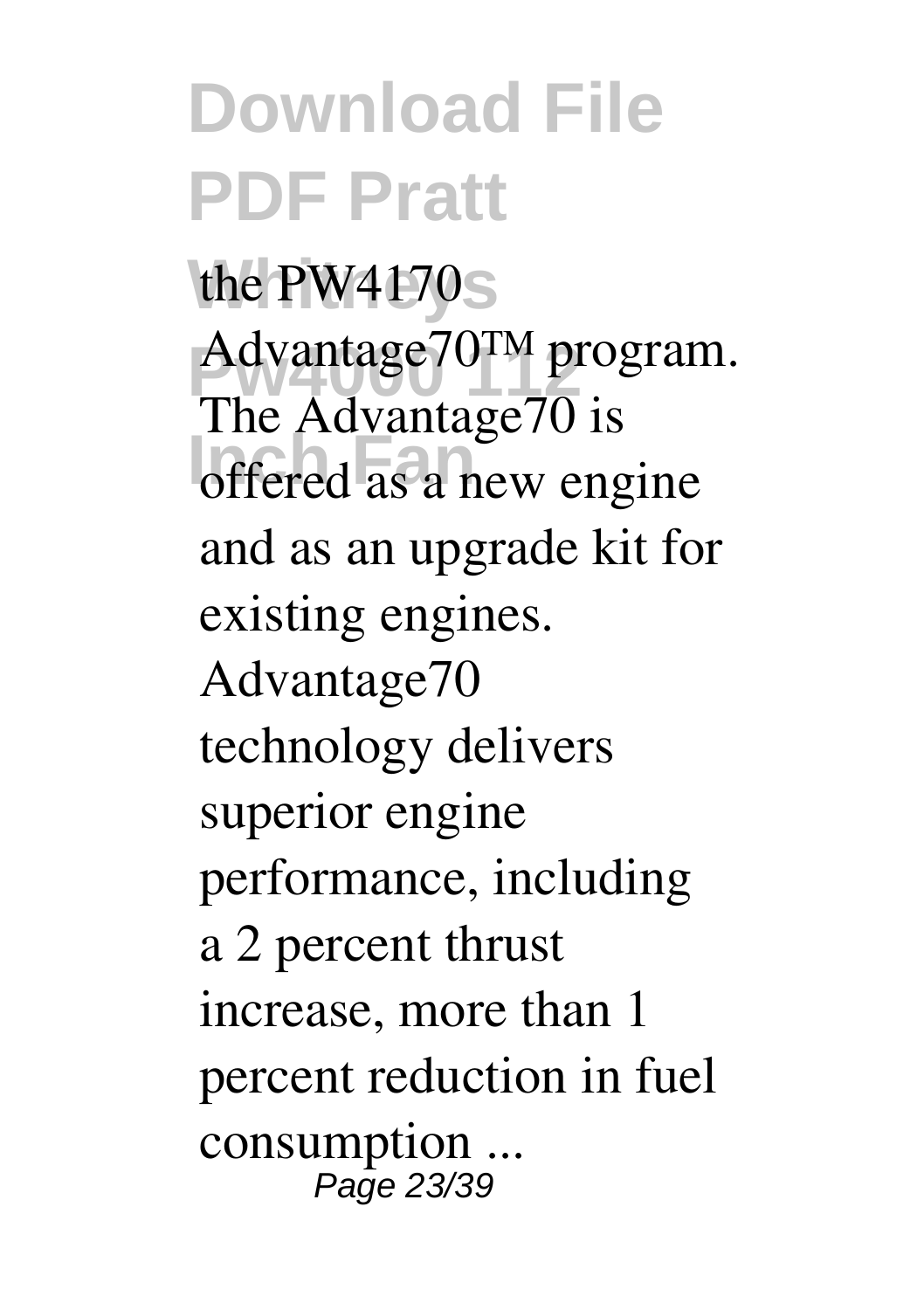**Download File PDF Pratt Whitneys Pw4000 112 PW4000-100 - Pratt &** Whitney $\overline{\text{all}}$ Pratt & Whitney's PW4000 112-inch-fan The Pratt & Whitney PW4000 is a family of high-bypass turbofan aircraft engines produced by Pratt & Whitney as a JT9D successor. It made its first run in April 1984, Page 24/39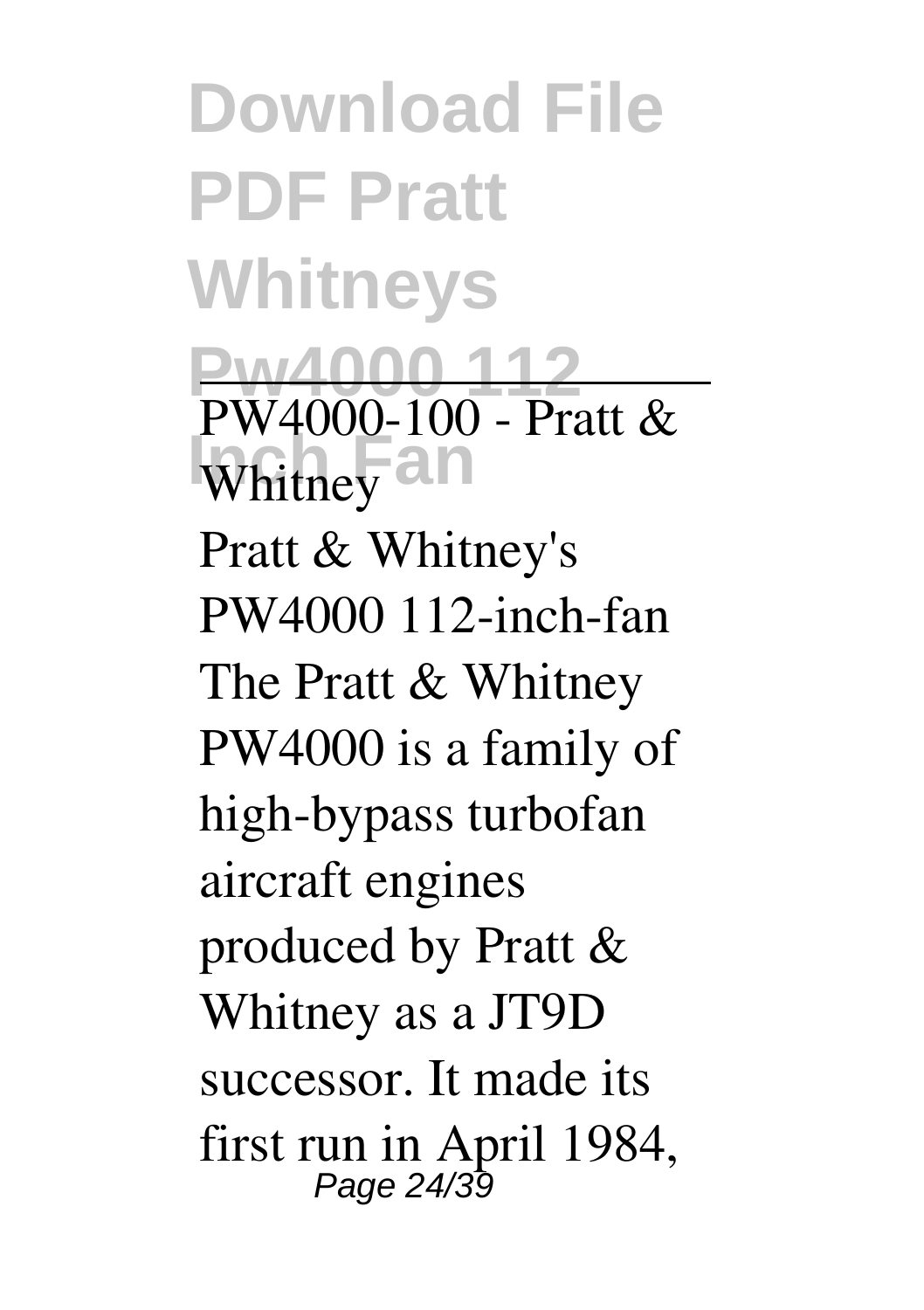was FAA certified in **July 1986, and was Increased in Fanc** introduced in June 1987. from 50,000 to 99,040 lbf (222 to 441 kN), it is used on ...

Pratt Whitneys Pw4000 112 Inch Fan | www.uppercasing Pratt & Whitney PW4000 je ?ada Page 25/39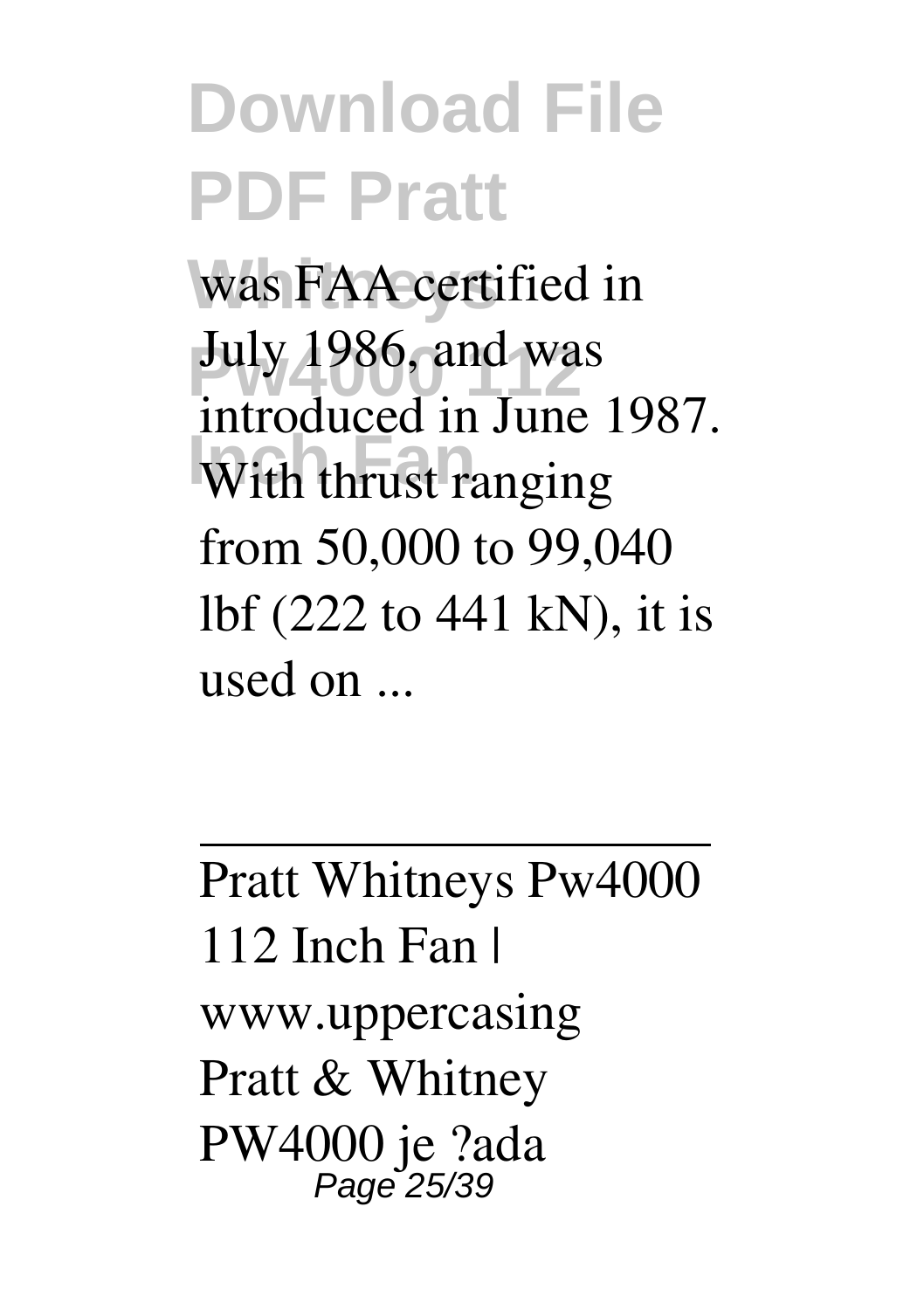dvouproudových **Peteckých motor ? s Pom?rem s tahem od** vysokým obtokovým 231 do 436 kN. Motor byl postaven jako nástupce ?ady motor? Pratt & Whitney JT9D a do?kal se i podstatn? v?tšího rozší?ení. Vývoj a popis. Maketa motoru PW4000. ?ada motor? PW4000 se rozd?luje do t?í skupin Page 26/39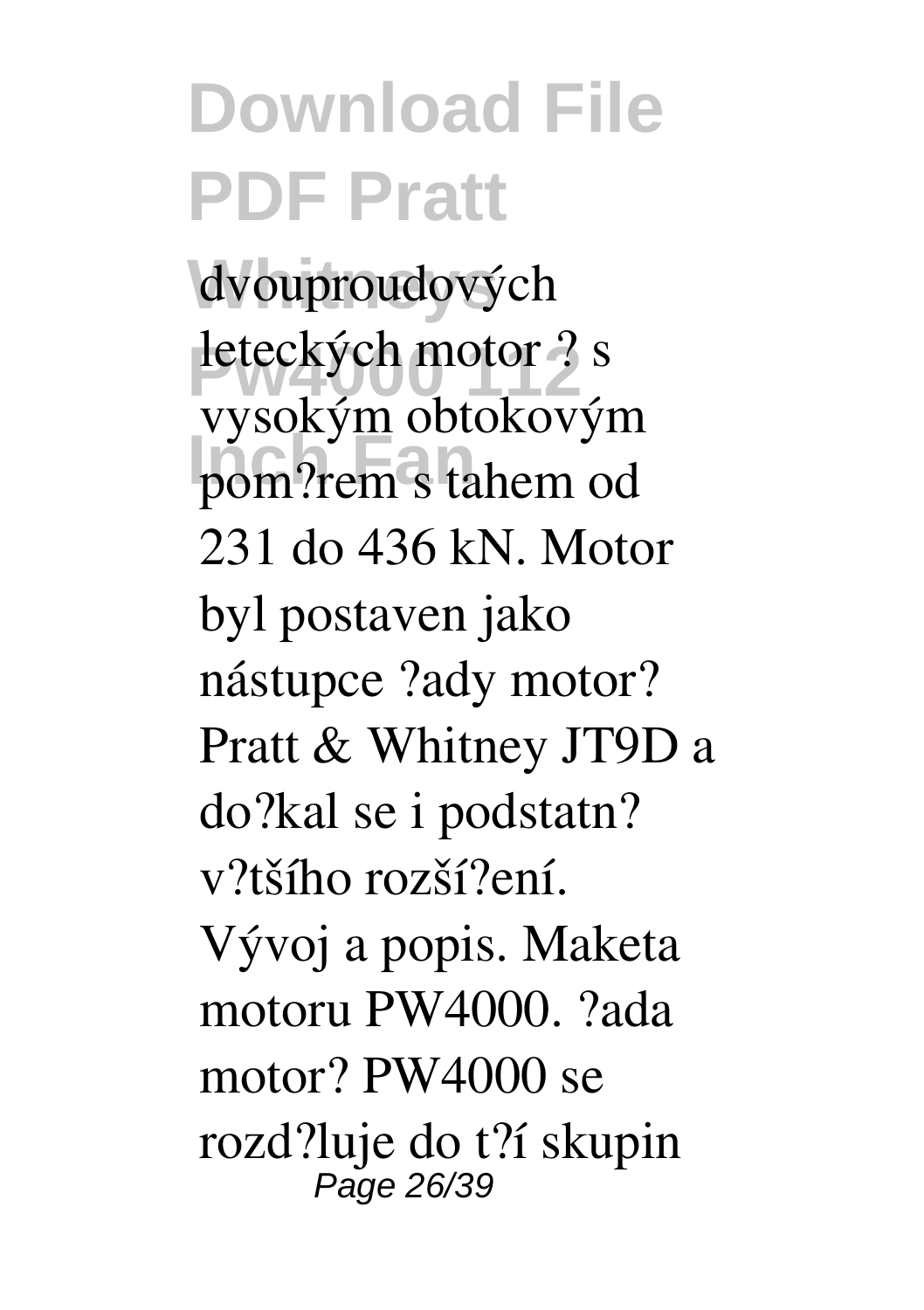**Whitneys** podle pr?m?ru dmychadla. První **PW4000 ...** skupinou jsou motory

Pratt & Whitney PW4000 – Wikipedie Pratt amp Whitney s PW4000 112 inch fan The 112 inch fan PW4000 is an ultra high thrust model covering the 74 000 to 98 000 Page 27/39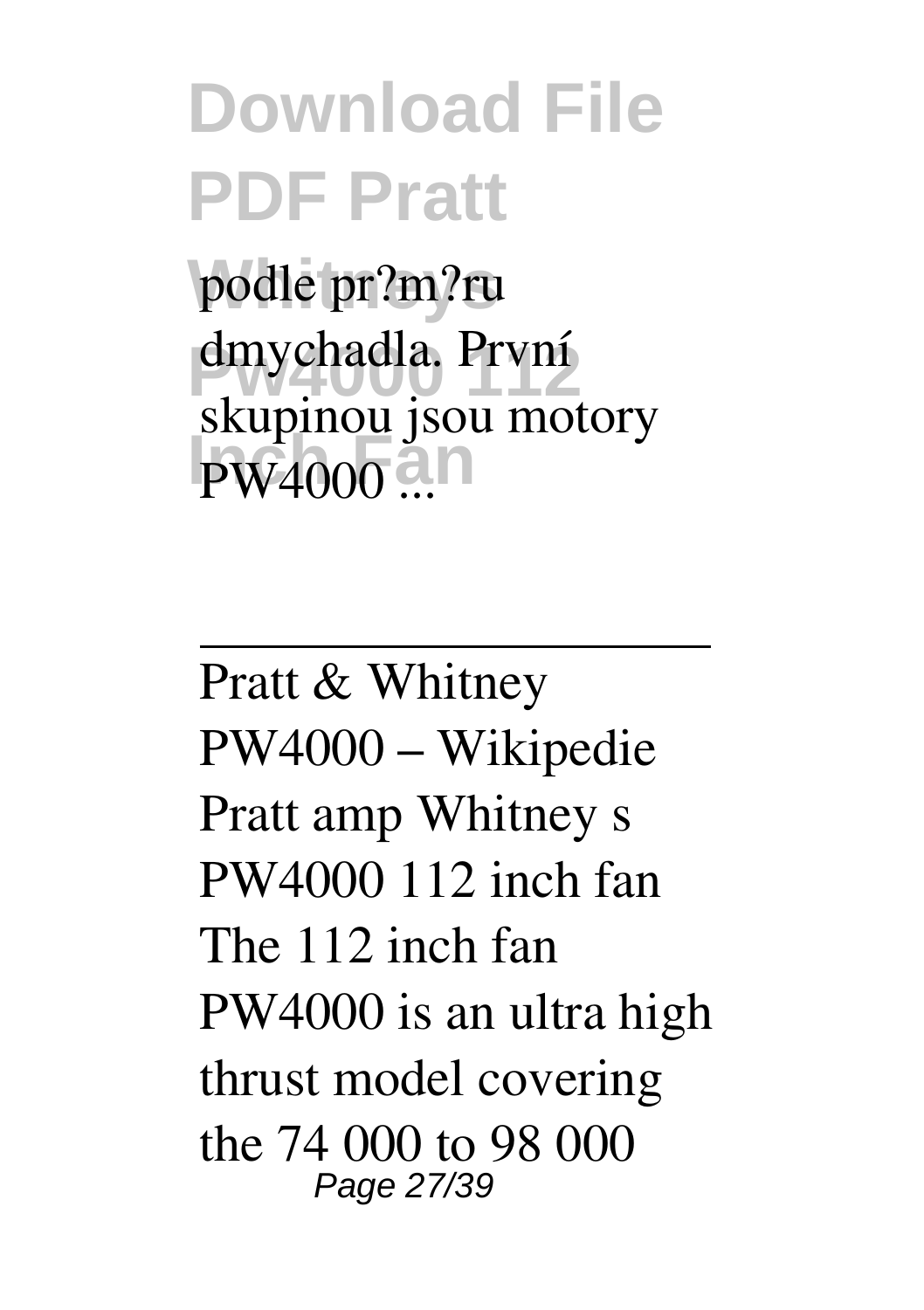pound thrust class to meet the requirements **Inch Fan** 200ER 300 twinjets It for the Boeing 777 –200 was the launch engine for the 777 entering service in 1995 Pratt amp Whitney PW4000 Wikipedia The PW4000 94 inch fan engine is the first model in the PW4000 family of high thrust ...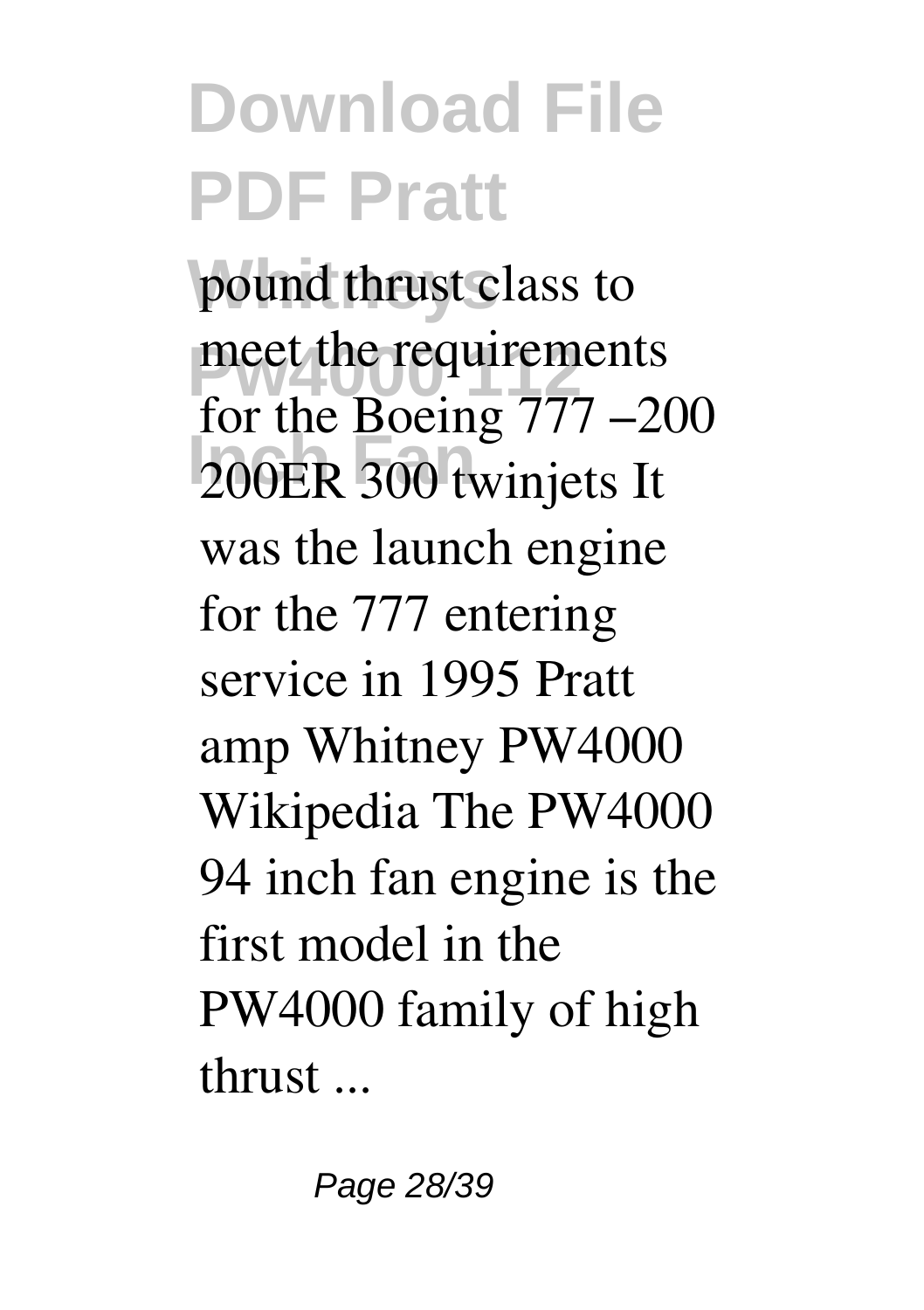#### **Download File PDF Pratt Whitneys**

Pratt Whitney S Pw4000 The Pratt & Whitney 94 Inch Fan PW4000 is a family of high-bypass turbofan aircraft engines produced by Pratt & Whitney as a JT9D successor. It made its first run in April 1984, was FAA certified in July 1986 and was introduced in June 1987. Page 29/39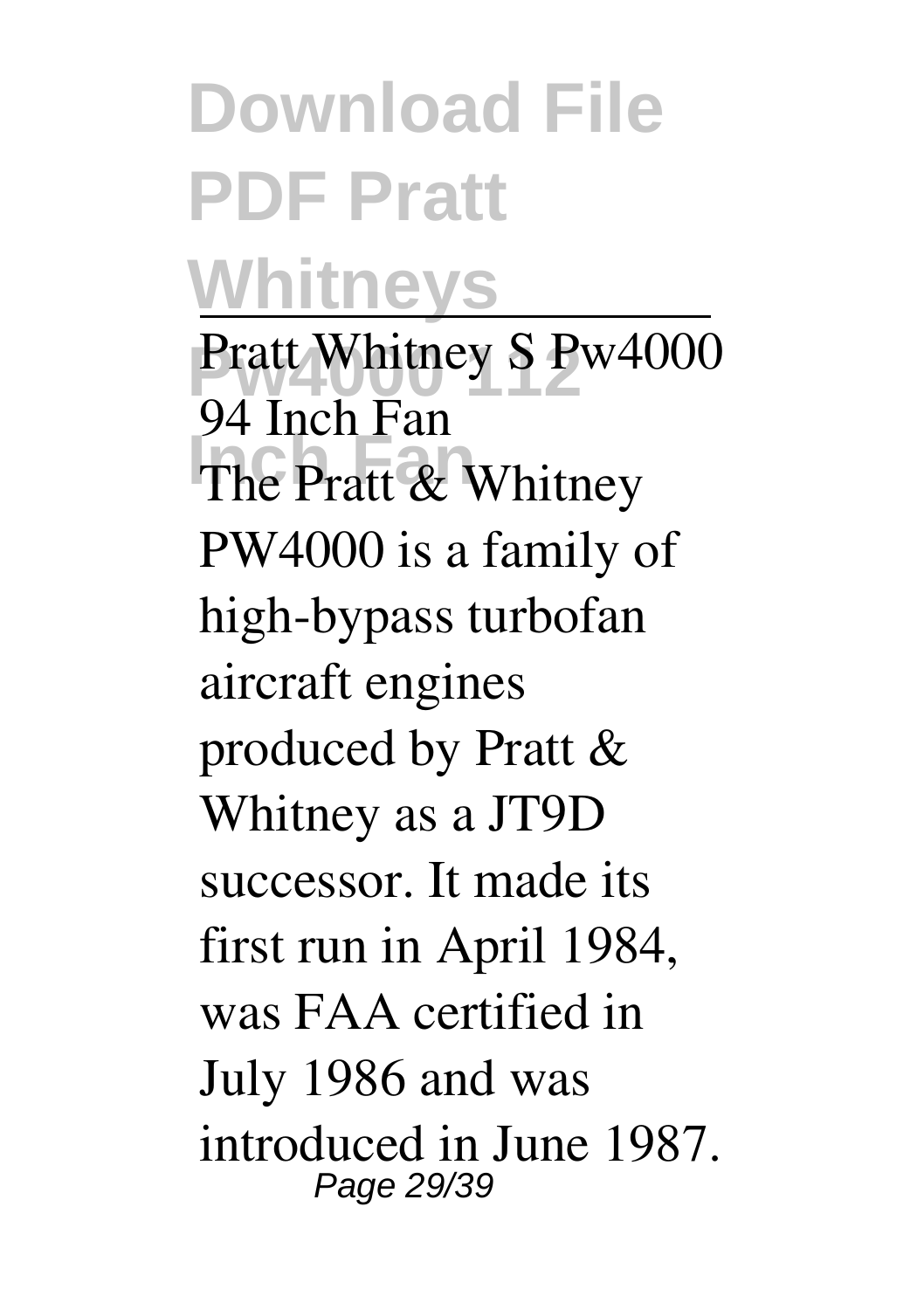With thrust ranging from 50,000 to 99,040<br>Ib f (222 to 441 lzN) it **Inch Fan** used on many widelbf  $(222 \text{ to } 441 \text{ kN})$ , it is body airliners.

Pratt & Whitney PW4000 - WikiMili, The Best Wikipedia Reader This 284-cm (112-inch) fan model is the second derivative in the Page 30/39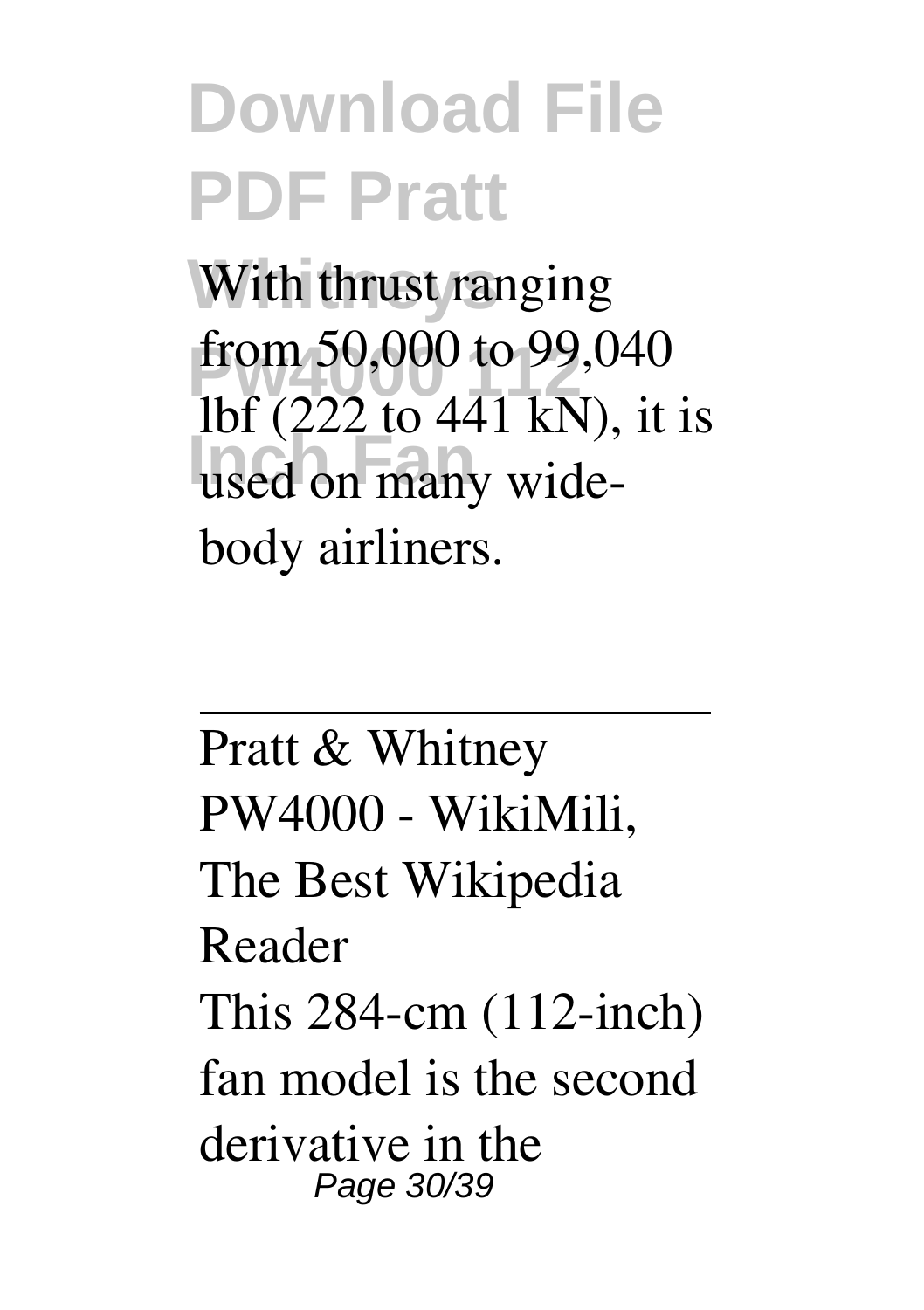PW4000 engine family, and is nearly as wide as **Inch Fan** 737. The PW4084, the fuselage of a Boeing certified at 386 kN (86,760 pounds) thrust, was the launch engine for the B777, entering service in 1995. The PW4098 was certified in 1998 and powers B777-200ER and 777-300 wide-body aircraft. Page 31/39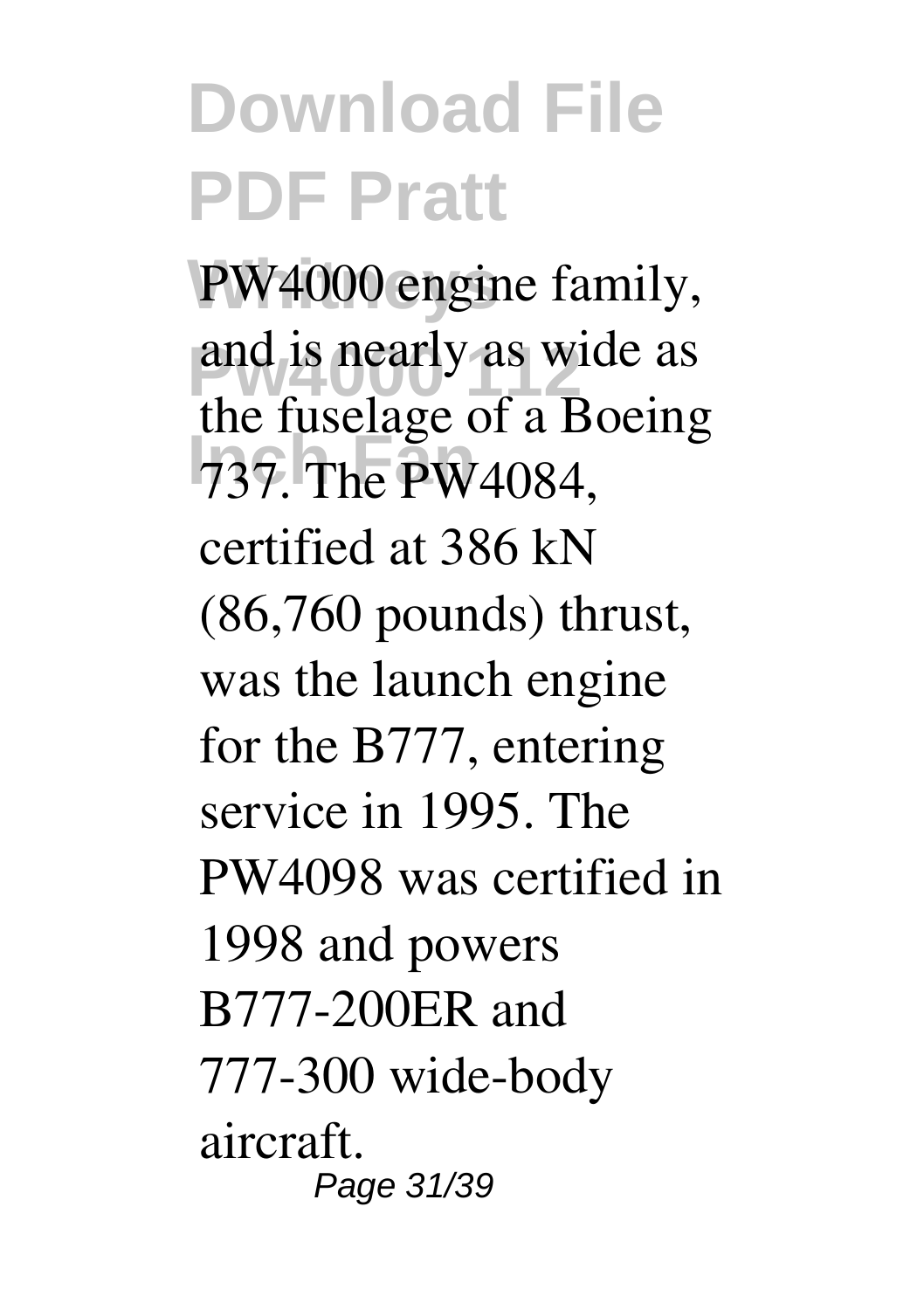**Download File PDF Pratt Whitneys Pw4000 112 Pratt & Whitney** PW4098 Turbofan Engine | National Air and ... Bloomberg the Company & Its Products The Company & its Products Bloomberg Terminal Demo Request Bloomberg Anywhere Remote Login Bloomberg Anywhere Page 32/39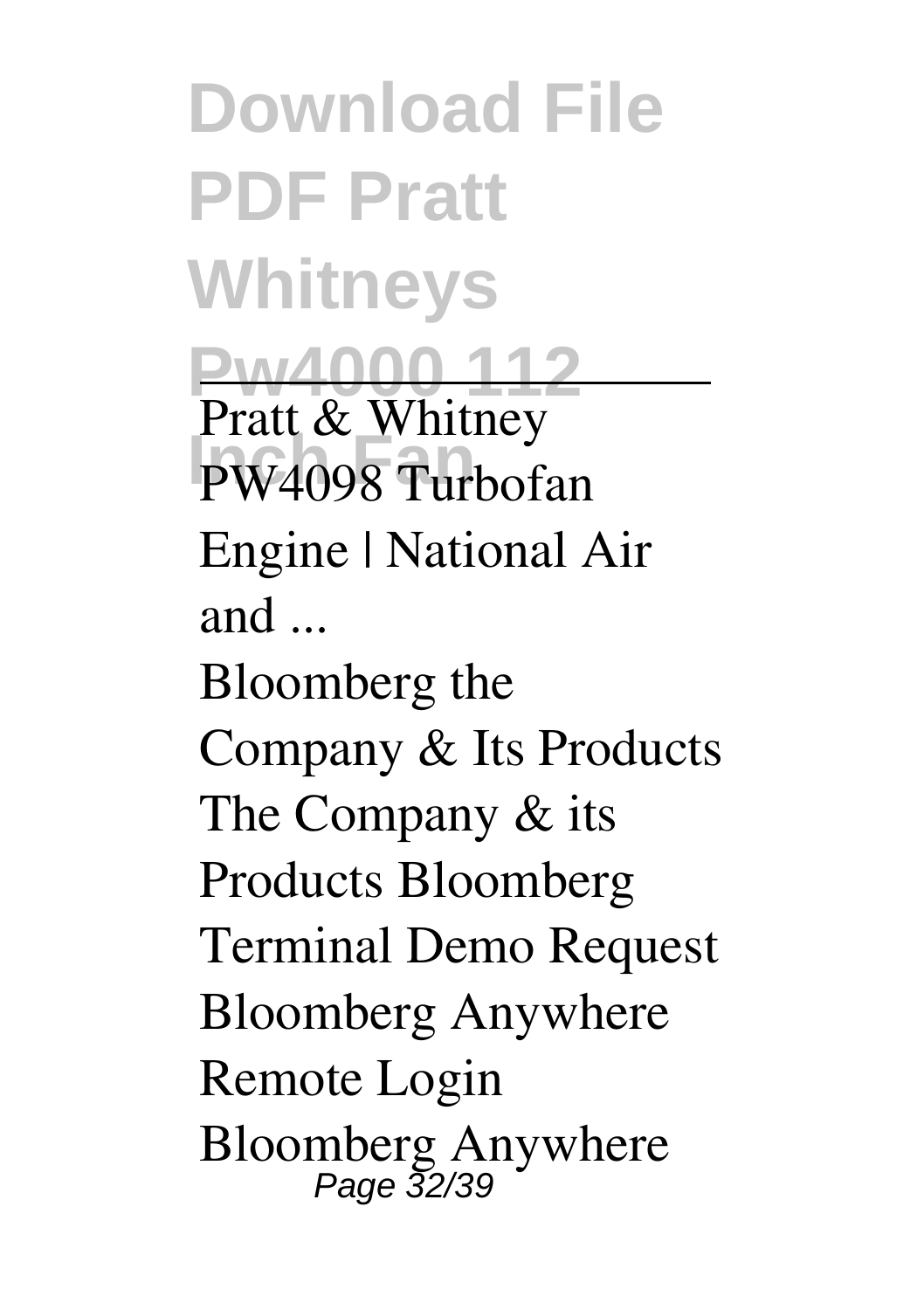Login Bloomberg **Customer Support Inch Fan** Customer Support

PRATT'S BIG PW4000 HITS ONE MILLION HOURS - Bloomberg The Pratt & Whitney PW4000 is a family of high-bypass turbofan aircraft engines with certified thrust ranging from 52,000 to 99,040 Page 33/39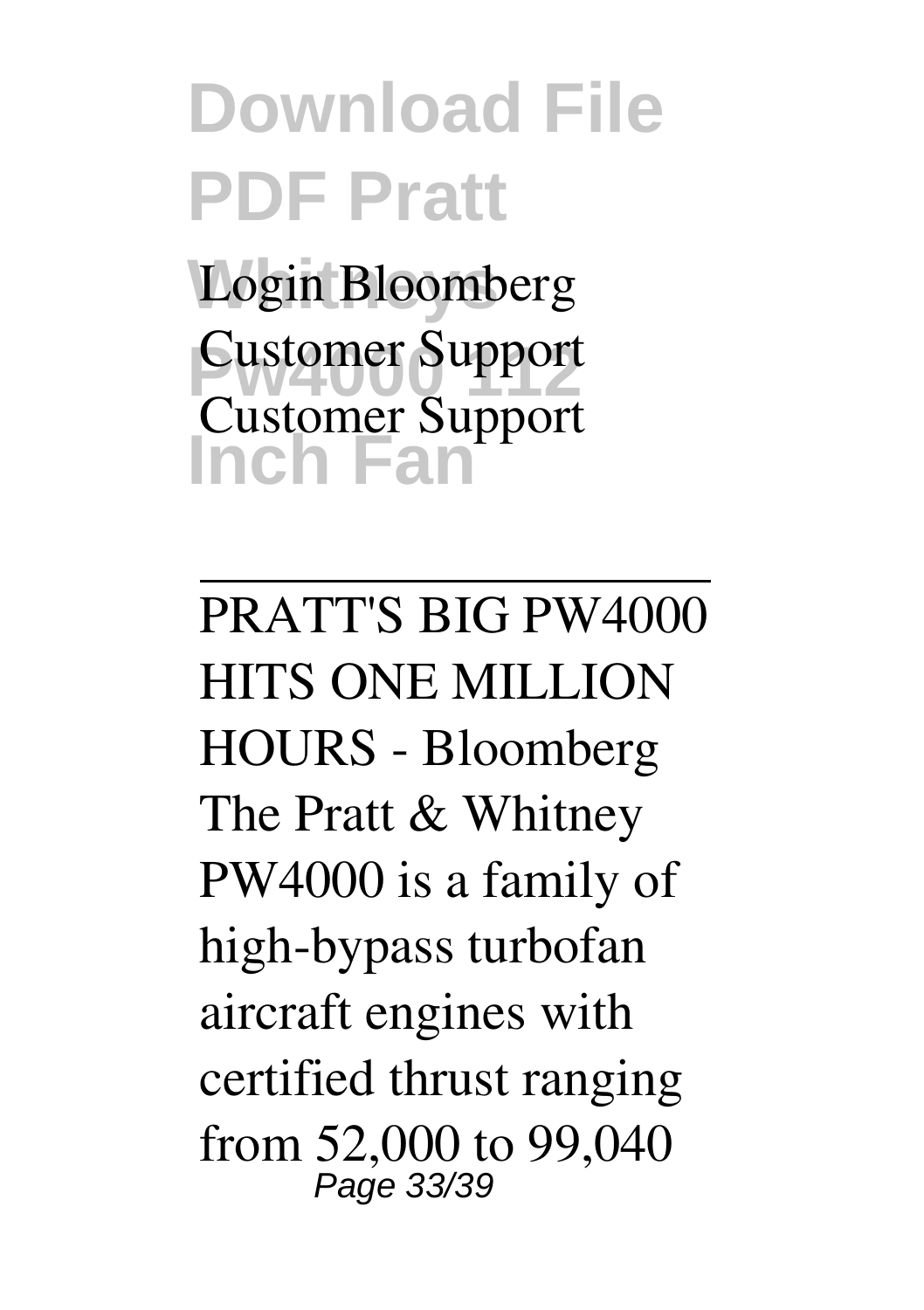lbf (230 to 441 kN). More recent large high-**Inch Fan** include the Pratt & bypass turbofans Whitney PW4000, the three-shaft Rolls-Royce Trent, the General Electric GE90/GEnx and the GP7000, produced jointly by GE and P&W.

Pratt & Whitney Page 34/39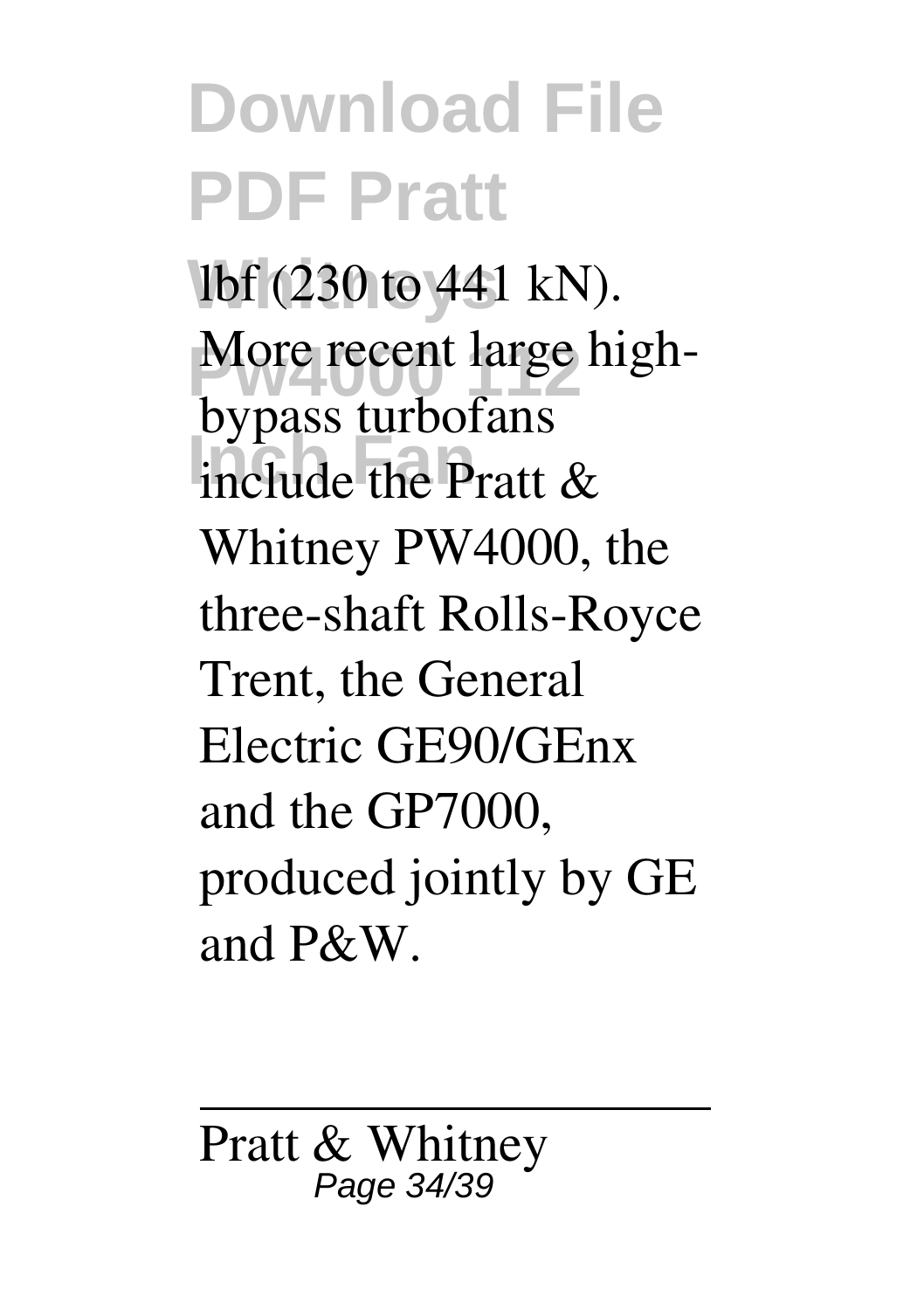#### **Download File PDF Pratt PW4000eys ESA** is a joint venture **Whitney and SIA** between Pratt & Engineering Company providing complete engine overhaul and testing facilities for PW4000 94-inch and 100-inch, JT9D-7R4 and -7Q, and CFM56-5C ...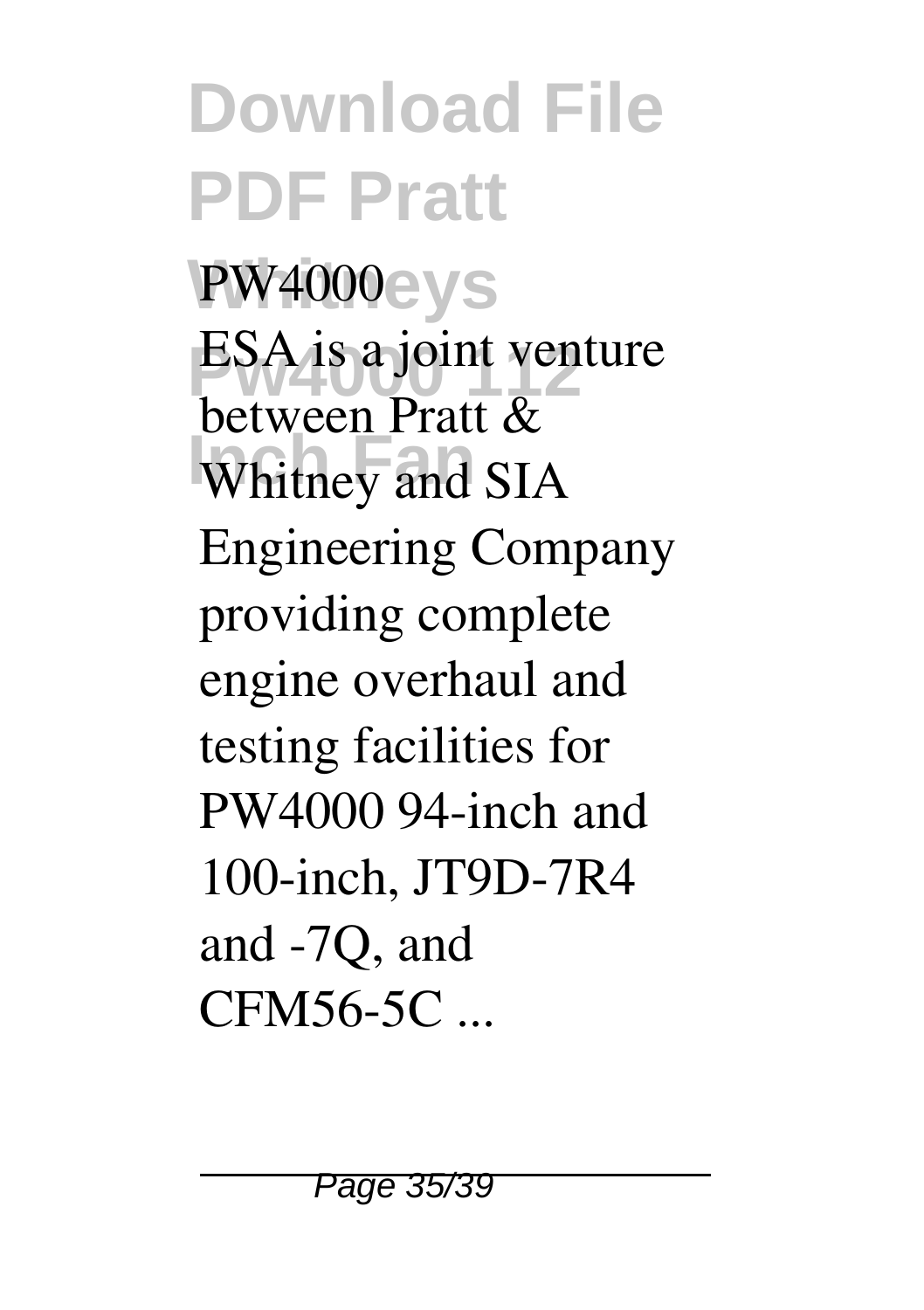Pratt & Whitney Awarded 10-Year Fleet **Industrial**<br>From the smaller Management Program ... General Electric CF34 to the hefty Pratt&Whitney PW4000-112 inch series, Bonus Tech has the flexibility to prioritize engine disassembly and make 90% of high-value components available in Page 36/39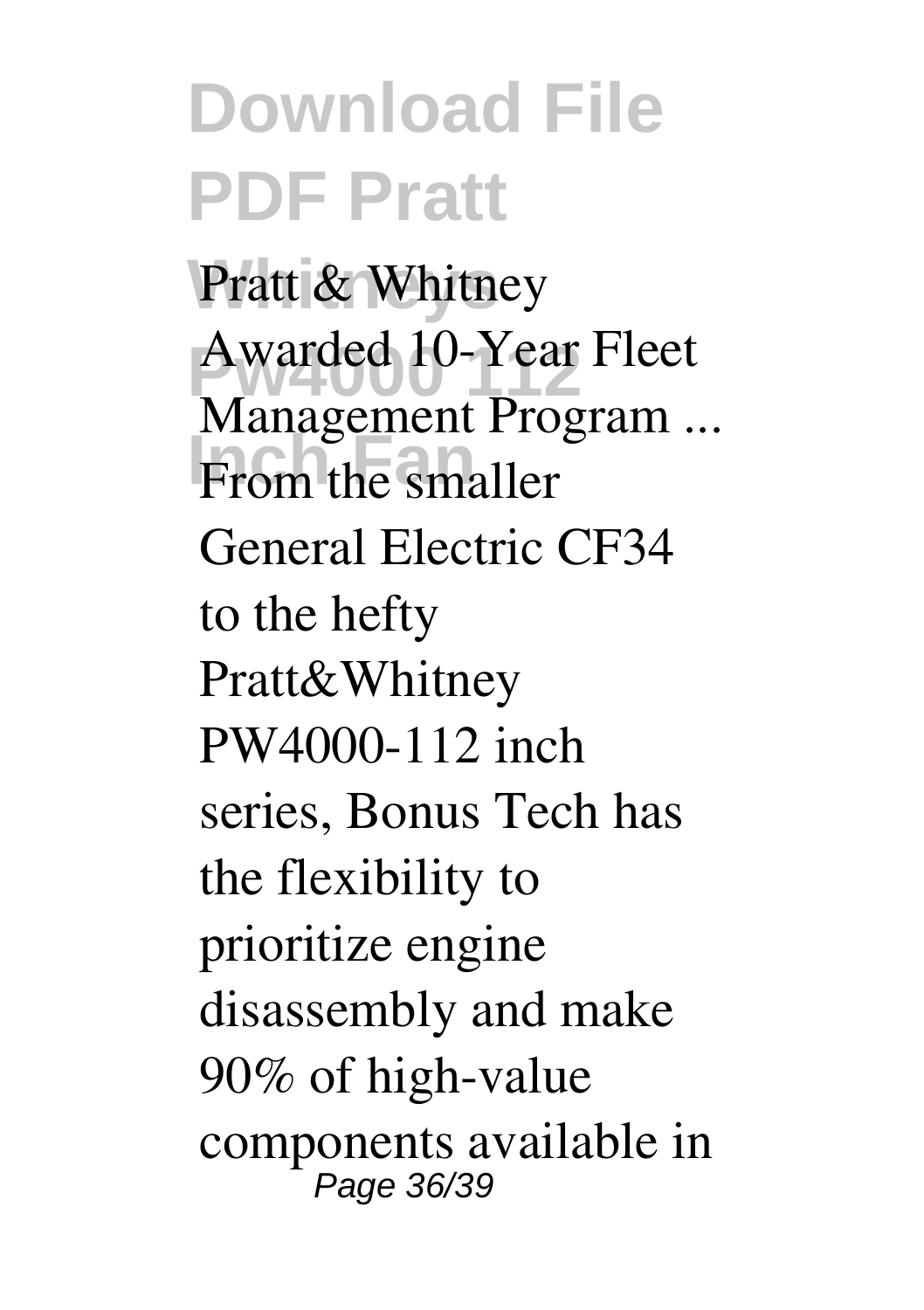### **Download File PDF Pratt** two weeks or less. 107,000 sq ft | 12 **Inch Fan**

AFI KLM E&M - Engine Teardown The second family is the 100 inch (2.5 m) fan engine developed specifically for the Airbus A330 twinjet, and the third family has a diameter of 112-inch  $(2.8 \text{ m})$  designed to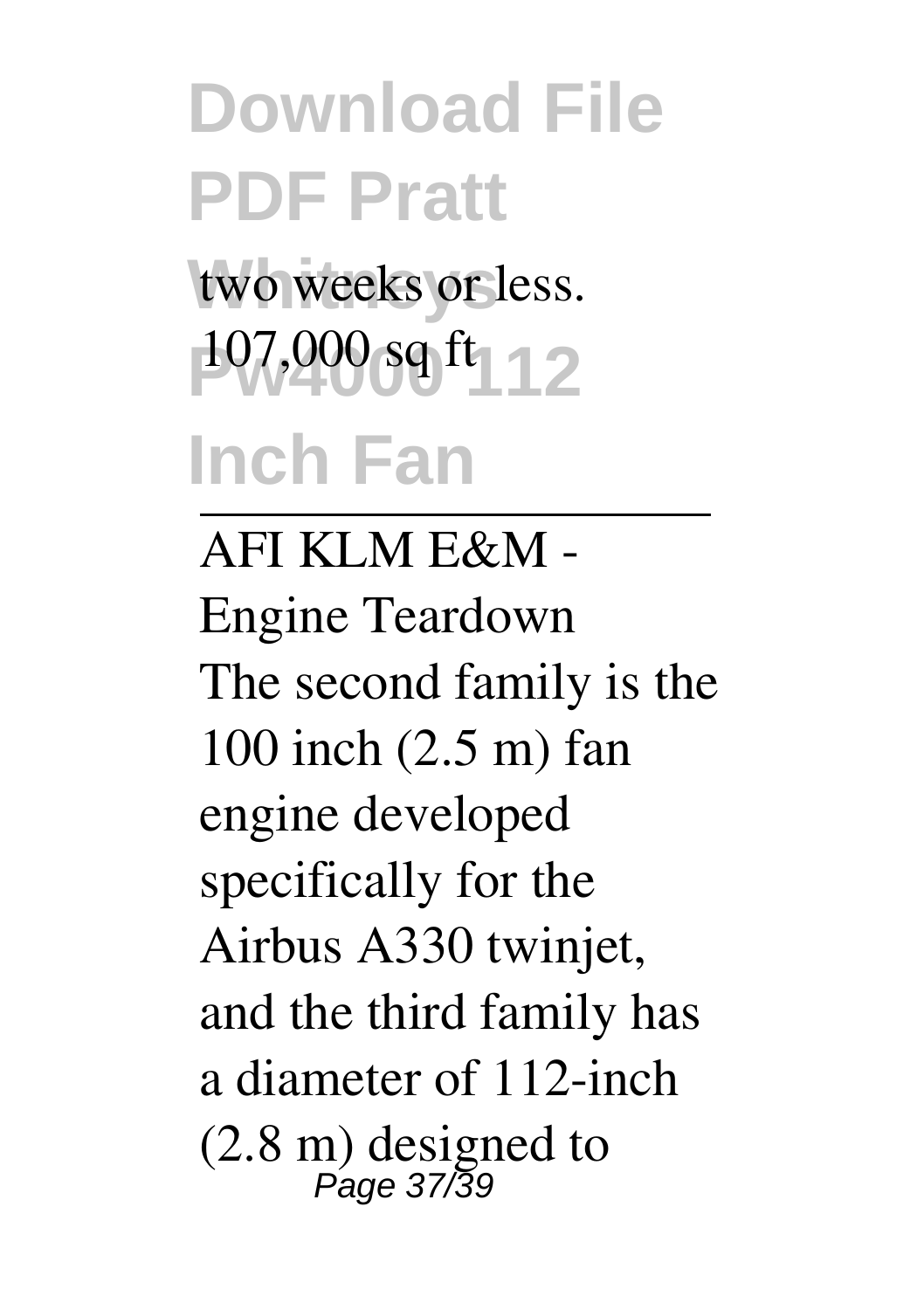power Boeing 777. The Pratt & Whitney F119 **F135, power the United** and its derivative, the States Air Force's F-22 Raptor and the international F-35 Lightning II, respectively.

Copyright code : 0d3f61 b6c5a1ddf040f4a74777 Page 38/39